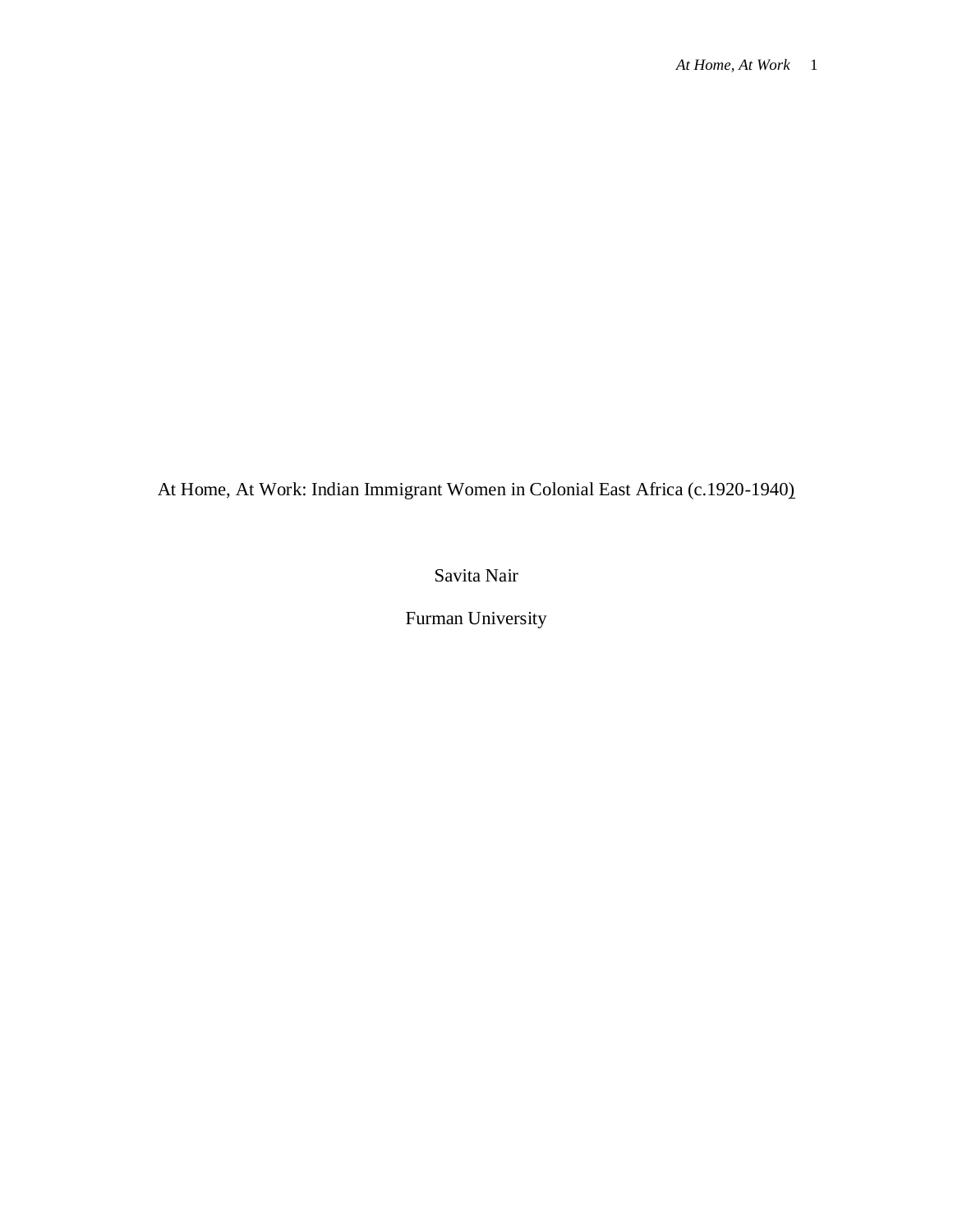## ABSTRACT

Situated in the broader context of the South Asian diaspora, Indian Gujarati merchant families in colonial East Africa participate in creating a modern history of migration. Building on preexisting connections between western India and eastern Africa, families create networks and recreate community in a unique diasporic context. Constituted not only of men, but also women who accompany and follow their entrepreneurial, adverturer husbands, and later daughters and wives, Gujarati business families are ensured a place in the historical record as a constituent community in British East Africa. In this new colonial site, newly marked by the railway systems, market towns, mills, ports, and commercial institutions, diasporic families maintain their household's multiple and dynamic functions to capitalize on the economic profitability of the "home" and, thus, enable women to participate in retail activity.

This essay argues that once women are included in an examination of Indian immigrant life in East Africa, then the fluidity of motion and shifting loyalities among a globalized and mobile community force us to re-imagine place and patriarchy. Mobility gives rise to the *dukawalli -* the female counterpart to the *dukawalla* - one who runs the shop. Consequently, we are allowed to challenge dichotomized notions of household and work, to question universalizing conceptions of patriarchy, and to demonstrate how women are enabled in new ways inside and outside of the home.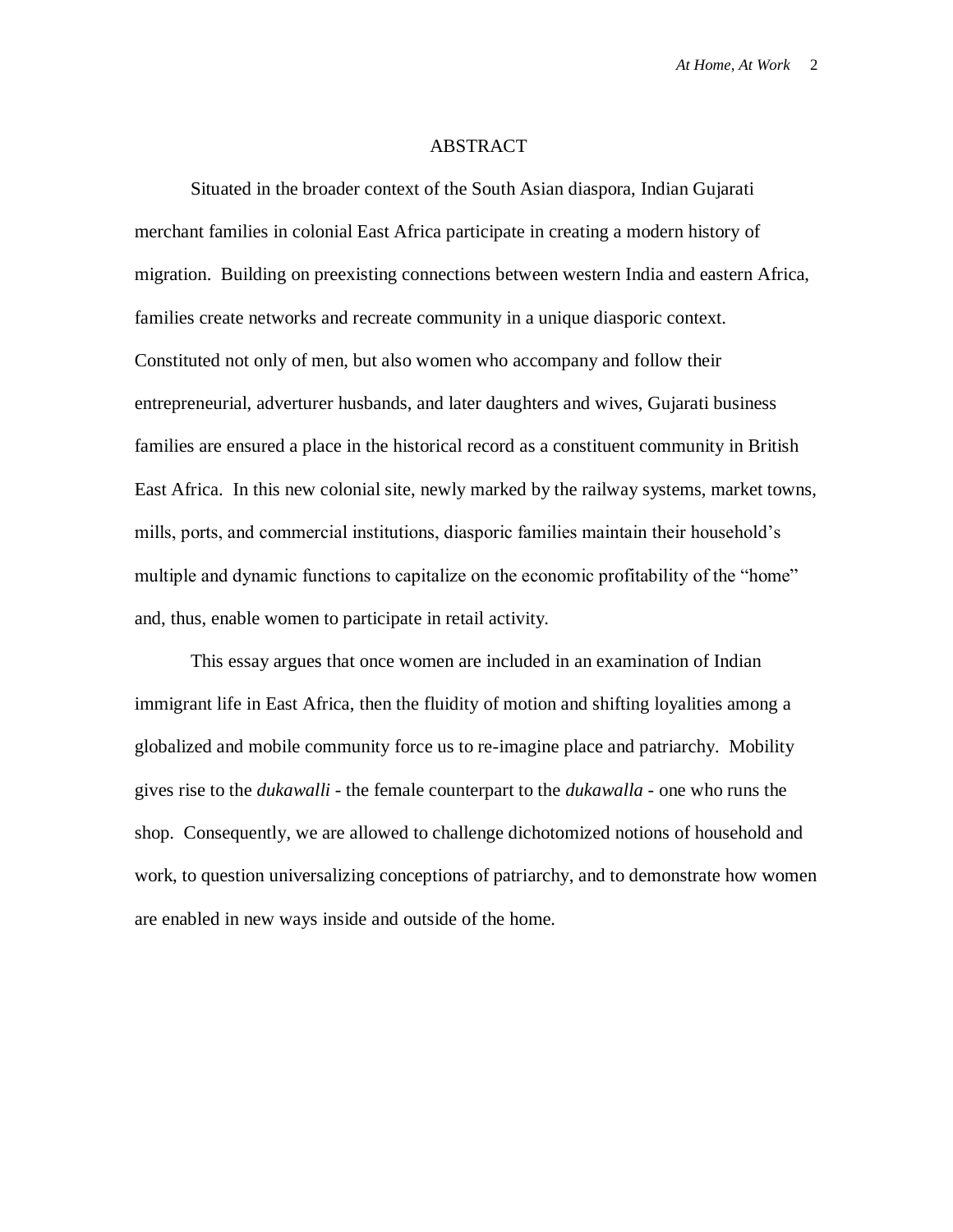Home and work. We circulate from one to the other and back again, daily. In the context of another circular movement, migration across the northwestern Indian Ocean, this essay focuses on "home" and "work" for Indian families in colonial East Africa. The activities taking place in and around the home, particular configurations of physical space and social expectations enable particular activities and, thus, recreate families and communities. Home, a modified nationalized home, is recreated in East Africa not by the men who trade but by the women who run the home and run the shop. Including women's narratives into the picture of Indian Gujarati families in East Africa is an intervention into a historiographical field saturated with political histories of colonial policy and economic histories of presumed male-centered business activities. Material about family life, and women's activities in particular, challenge some aspects of typical social roles and gender dichotomies, therefore, making a transformed, and not simply transplanted, Gujarati cultural landscape.<sup>1</sup> I hope that these suggestions begin to provide useful insights and encourage future research into the home life and work life of women that have been rendered absent in scholarship about Indians in East Africa.

Information about how women in merchant families are at home and at work opens our understanding of immigrant life.<sup>2</sup> The spatial configuration of the family business and the family residence in urban and semi-urban East Africa is critical because it allows for simultaneity of activities and identities. Indeed, women are *at home* at work, and also at home at *work*. Here, the emphasis matters and must be placed at the physical location that challenges where the private space ends and the public begins. An architectural venue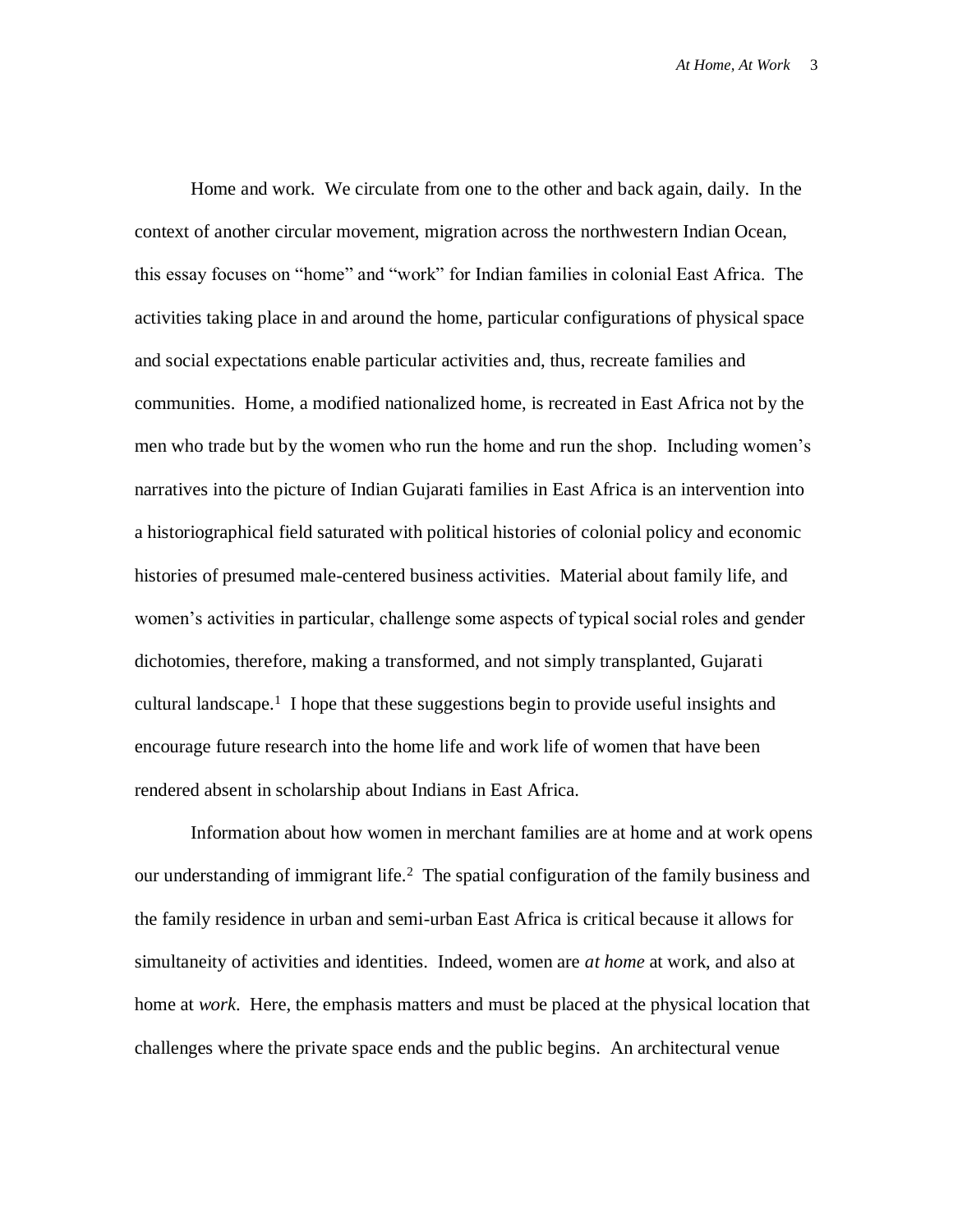serves as a literal blurring of so-called public and private spheres of activity. This paper analyzes the daily lives of East Africa Indian women are as part of daily life more generally. Thus, women are simultaneously objects and subjects. The research does not isolate women's experiences or gather material exclusively with women or their empowerment in mind. To study them singularly, out of context, would be as inaccurate as to render them invisible by only studying the activities of men. Rather, I opt for a strategy in which women historicize the South Asian diaspora and also contextualize Gujarati cultural life in East Africa. In this way, women extend the historical geography of India.

In her introduction to *Woman as Subjects*, Nita Kumar summarizes the problems of writing about women in South Asia. She lists four approaches: 1) to include women in topics of study and of disciplinary focus, 2) to view them as prime subjects, movers and shakers, remaking the world, 3) to study the "patriarchal, ideological, and discursive structures" in which women exist and which eliminate their agency, and 4) to see the "hidden, subversive ways in which women exercise their agency even while outwardly part of a repressive normative order."<sup>3</sup> In the first approach, Kumar is critical of simply inserting women into places where they had been missing. She sees this move as further objectifying women. For the second, Kumar challenges the view that women act only as willful, rational, and meaningful actors as unreflectively fitting women into a masculine model. For the third and final approaches, she summarizes the historical and anthropological study of women as polarizing women's experiences into a normative discourse characterized by control on one side and a subversive discourse characterized by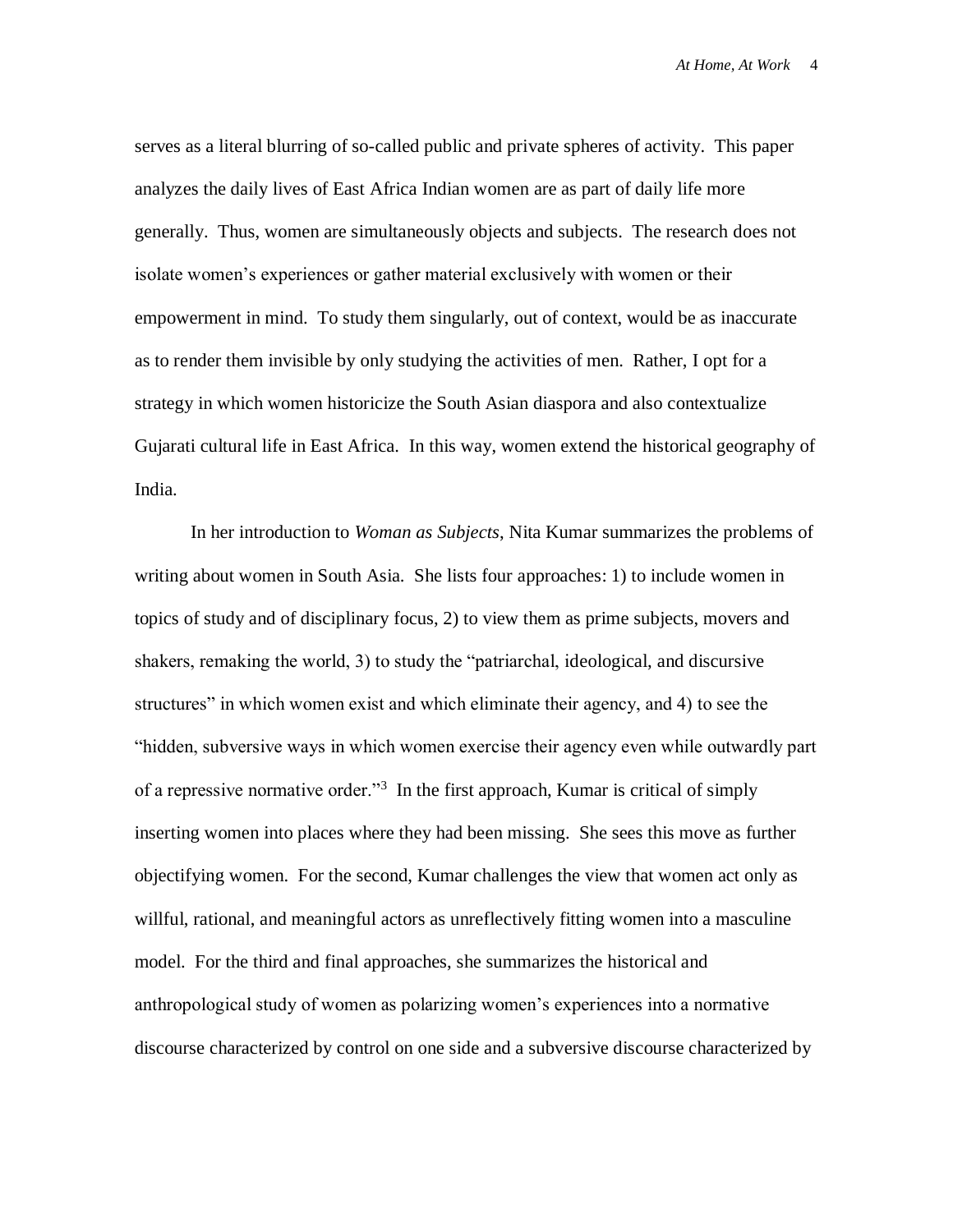resistance on the other side. While acts of dichotomizing abound, I suggest that her idea that "to make women further the object of our gaze"<sup>4</sup> necessarily further objectifies them is somewhat premature and that her critique does not make such an approach completely fruitless. In fact, Kumar accepts that it is difficult to ascribe subjectivity to those who are already constituents in the history of the objectified.<sup>5</sup> Given that the historiography of East Africa Indian women is practically nonexistent, objectification as a consequence may be a necessary, though temporary, hazard.<sup>6</sup>

Gujarati women's work in colonial East Africa should be understood in the context of scholarly literature about women at home and work, immigrant women's daily lives, and the changing religious/cultural environment. Socio-political contexts do make women recipients of symbols that characterize them, no matter how they choose to interact, perceive, or rebel against the symbols and the array of roles associated with them.<sup>7</sup> In the case of Gujarati women, religion and community expectations play a large role in how they could participate in social exchanges. While the notion of an indigenous "South Asian" feminist discourse vis-à-vis "Western discourse," "colonial discourse," "Enlightenment modernist discourse," or "postmodernist discourse" has been refuted, scholarly writing on myths,<sup>8</sup> folklore,<sup>9</sup> literature,<sup>10</sup> and psychoanalysis<sup>11</sup> provide some answers to what differentiates South Asia from the West. And even those seemingly distinct features, such as caste, religion, and region, are obfuscated when investigated in relation to colonial constructions of them. Thus, I reiterate Kumar's assumptions that inform my own project: 1) "there is no 'South Asian' outside history" and, 2) South Asian realities necessarily include socio-economic processes as well that may or may not be characterized along with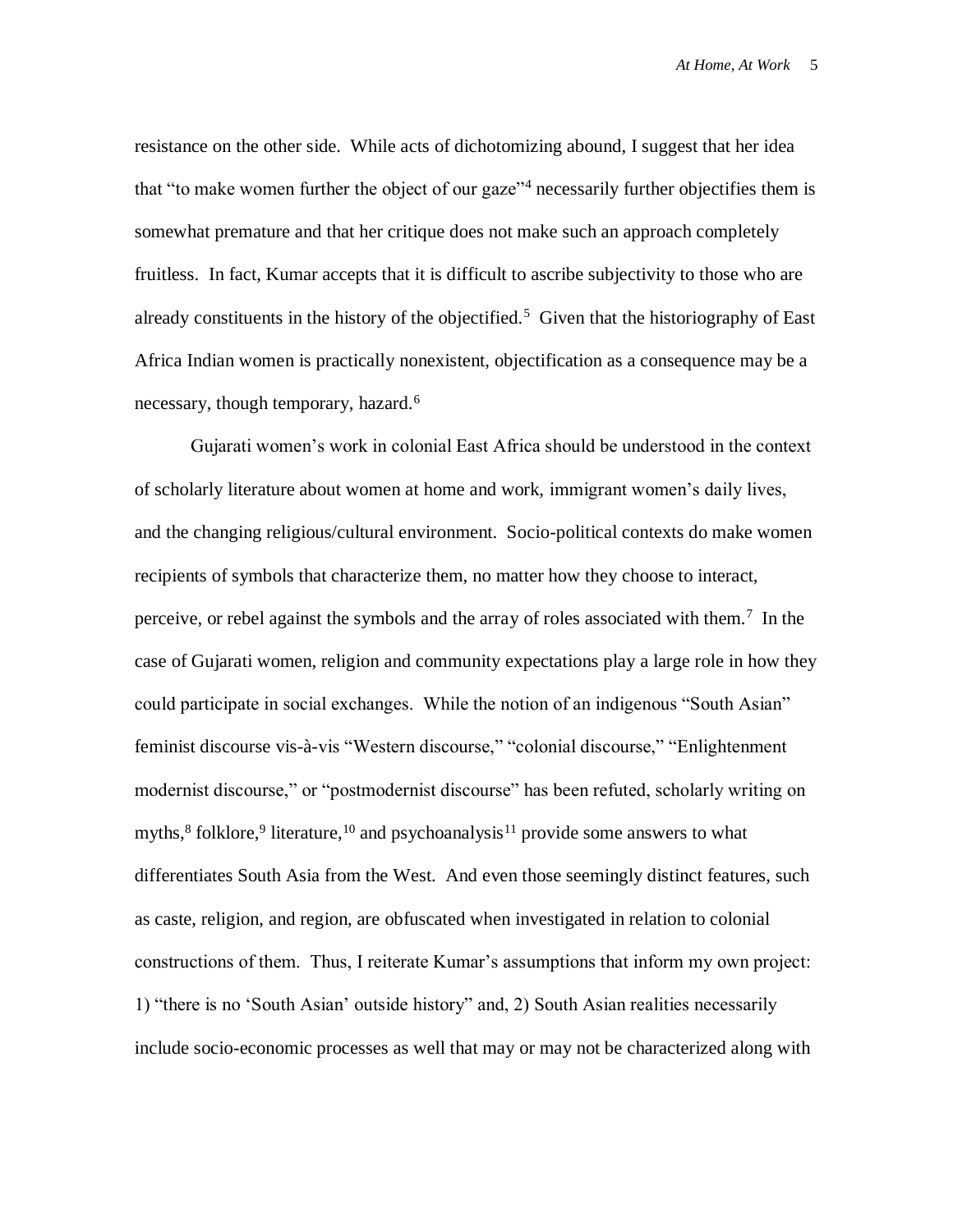cultural constructions.<sup>12</sup> South Asian women have been *inside* history and *outside* South Asia, and this study provides a glimpse into one of those social, economic, and cultural realities.

Scholarship and popular understandings about women's spaces tend to divide realms of work and home, equating them with "public" and "private," making it is difficult to adequately discuss the interrelated nature of activities. Responding to a critique of universalistic systems of relations, previous scholars developed an analytical framework that posit women's work as confined to the home and men's as distanced from that home.<sup>13</sup> Dichotomies became a solution to universal explanations. Thus, opposition between home and away was renamed as any of the following the dichotomies: domestic/public spheres, subordination/domination, powerlessness/power, and passivity/agency. Fortunately, extensive research and writing since challenges much of what was once thought of as undeniably private: sex, the body, ritual, disease, gossip, and the home.<sup>14</sup> Specifically within the discourse of Indian nationalism, home (*ghar*) and the world (*bahir*) were equated with women's and men's domains, respectively. As Partha Chatterjee states, "…one gets an identification of social roles by gender to correspond with the separation of the social space in ghar and bahir."<sup>15</sup> It is safe to say that women's isolated association with domestic domains and men's with public space have been neither accurate nor have provided complete descriptions of social relations. The alignment of women with home and the consequent subordinating of that relationship as a structural and cultural construction continually need rethinking.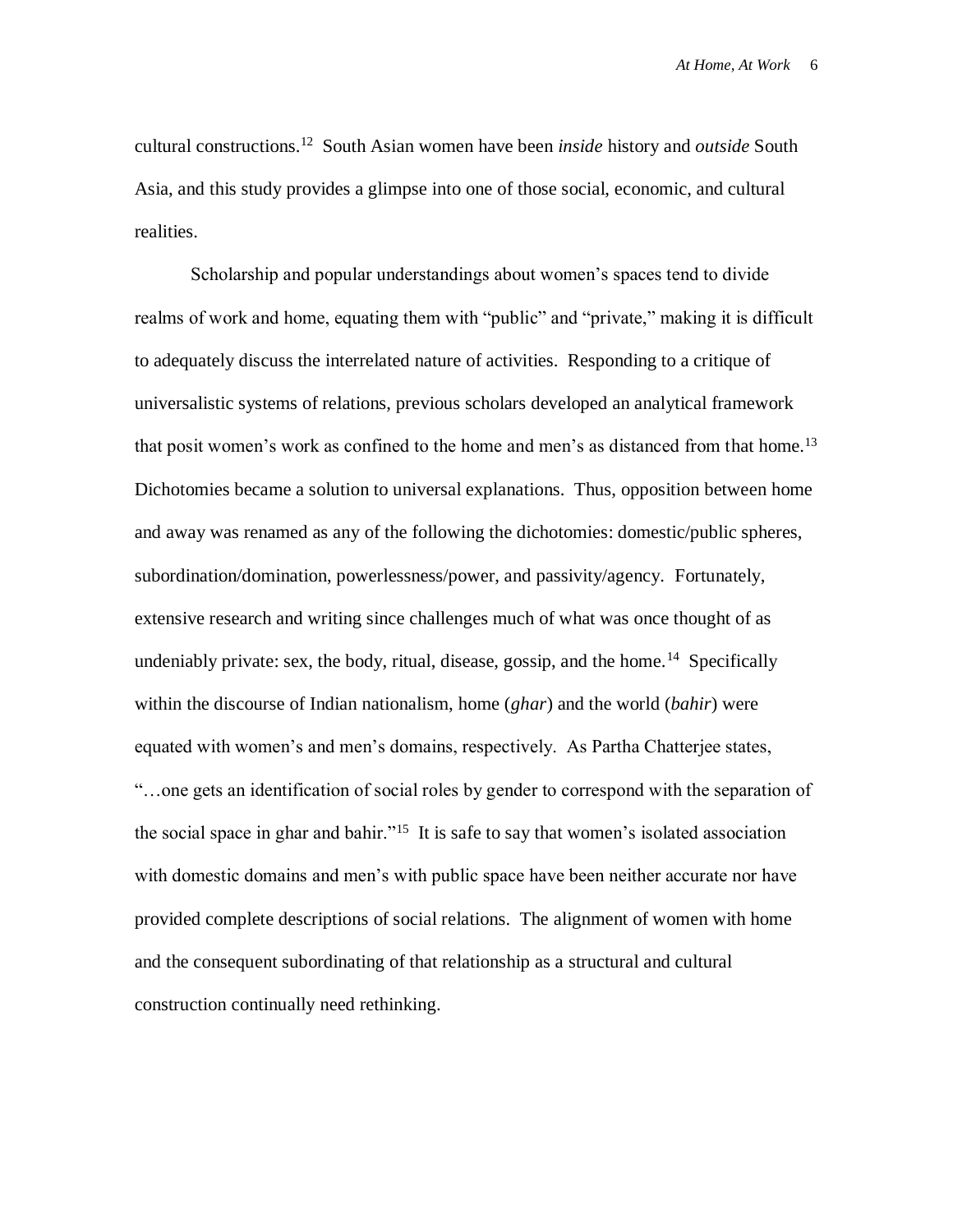At its most general level, the following section offers evidence that challenges the idea of work and home as public and private arenas of activity. A diasporic reality complicates the activities of East Africa Indian merchant families. Women's experiences provide new evidence for how migratory displacement has the potential to prompt cultural change. Although I do not want to produce or reinforce assumptions about pre-migration conditions for women in India as static and wholly patriarchal, I seek to examine the diasporic context of women's home/work as a step toward revisiting domesticity and patriarchy in Gujarat for future study. The overseas context is significant because only in this site and during this period are Gujarati women enabled members of a non-indentured community where they continue to maintain networks and be informed by Gujarati cultural life in Gujarat. At minimum, being overseas meant that Gujarati women could participate in economic exchanges out of necessity and in more direct, visible ways than previously possible. The family solidarity that became pronounced among migrants is evident in the life histories explored by my larger study, and is quite possibly a feature of family business in motion more generally.

Situated somewhere in a historiographical matrix of women in South Asia, women's work, domesticity, family economy and family business, and the South Asian diaspora are the histories of *dukawallis*: *<sup>16</sup>* the female counterpart to a *dukawalla*, the person with whom customers interact because he/she run the store. *Dukawallis* are Gujarati women whose daily lives move back and forth between storefront and home in colonial East Africa. I first heard the feminized term from an Ismaili woman whose grandfather (well, actually grand*mother*) ran a store in Tanzania during the 1930s and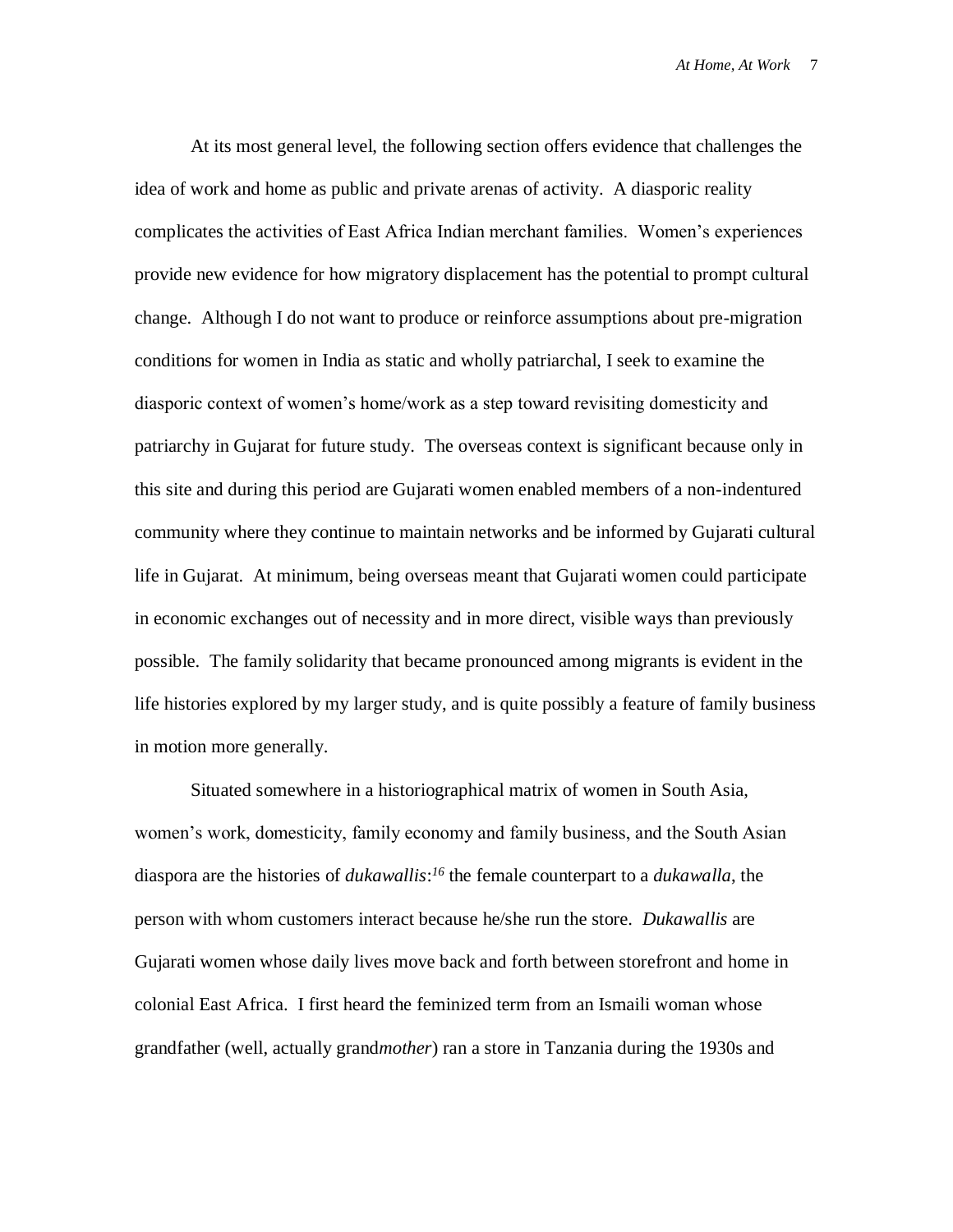1940s.<sup>17</sup> The phenomena of women working in shops, standing behind counters, interacting with customers, and doing business seem to be more common among Khoja Ismailis. Ismaili communities have a history of mobility based in part by the guidance of their spiritual leader, the Aga Khan.<sup>18</sup> Over several generations, the Aga Khan has supported a so-called progressive vision of women within the Ismaili community by not requiring veiling.<sup>19</sup> Accordingly, not veiling allowed Ismaili women to establish with ease a position inside the shared space of a shop since there are no community-based inhibitions toward viewing. They are not "veiled" by cloth or behind the walls of their homes. It is precisely the configured space joining home and store, along the urban colonial streetscape, that enables a choice of partial or whole exposure for these *dukawallis*: immigrant women, wives of merchants, storekeepers, and home keepers. Architecture allows their activities to take on new directions and to have new meanings.

While Gujarati women establish a role in the family's economic and social standing in East Africa, their participation in social change is far from revolutionary in the history of working women immigrants. Parallels with immigrant business families from South Asia are useful, such as in David Rudner's *Caste and Capitalism in Colonial India: The Nattukotai Chettiars*, which focuses on a merchant-banking Tamil community and challenges common assumptions about kinship, caste, and commercial organization. Rudner's work informs my thinking about Gujarati business families in East Africa, and the social and commercial networks they form. He traces the community's commercial expansion and trade migrations into Ceylon (1870-1930), Burma (1870-1930), and Malaya (late-nineteenth/early-twentieth century), discusses affinities and trusts among Nakarattar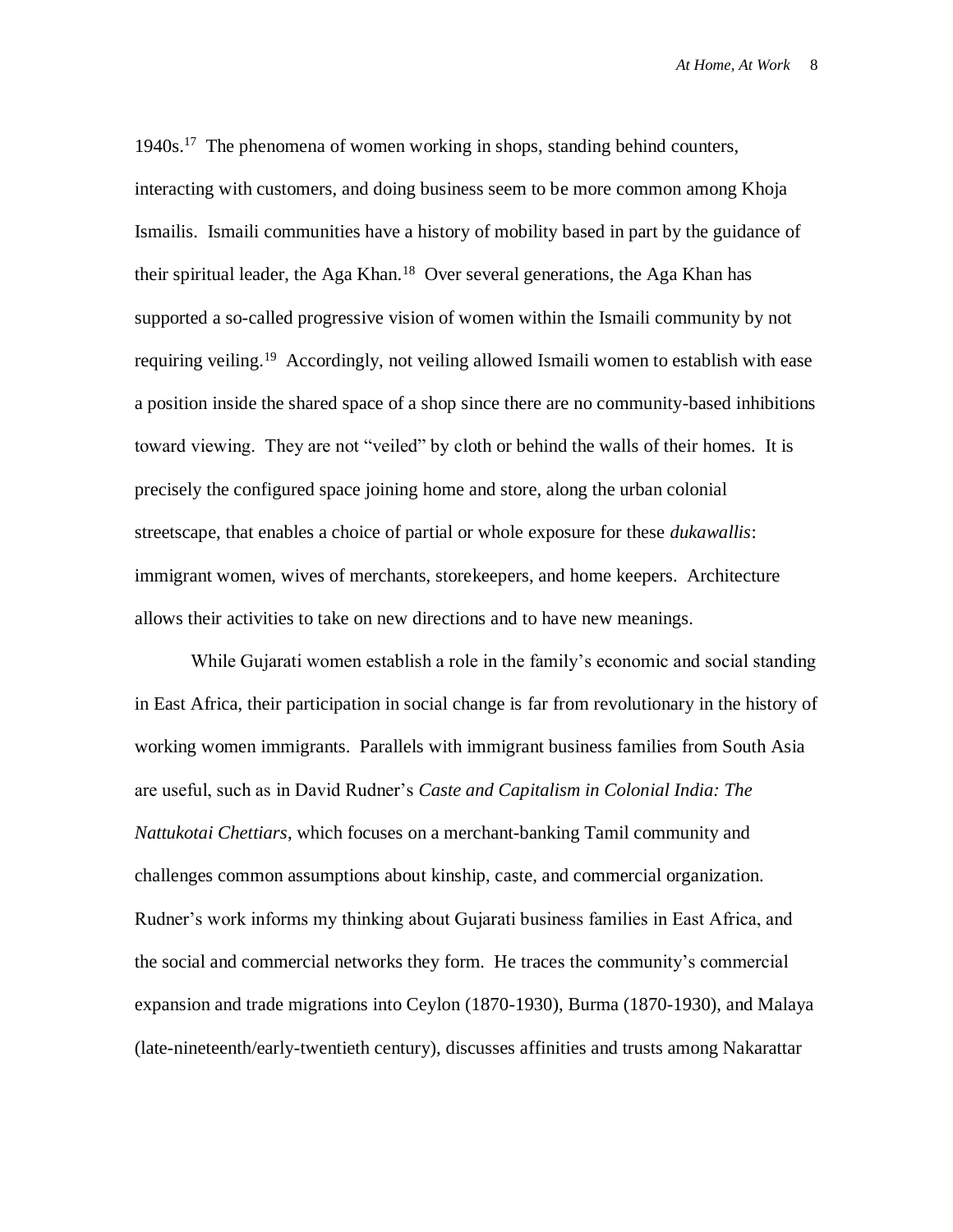descent groups, and stresses without reifying the importance of marriage alliances and kin networks for conducting business.<sup>20</sup> Missing, however, is a discussion on the role of women in the family business, outside of women's structural positions within maleinitiated marriage alliances. Thus, my study aligns with Anne Hardgrove's work on Calcutta Marwaris, who experience and reproduce public community identity necessarily on idioms of gender and kinship. Movement to Calcutta complicates the cultural politics of Marwari communities, including in the politics of women's practices and in their status within the community.<sup>21</sup> Calcutta Marwaris are a migrant group in which continual additions to the community represented who they are. Thus, their social identity is marked more by "flow" than by "fixedness."<sup>22</sup> Similarly, I see East Afica Indians as a fluid, transitory community with women as an integral creating constituent.

The advantage of referring to migratory groups like the Chettiars and Marwaris is that they, like Gujaratis in East Africa, are in their new locations and create their communities through trading, capitalist alliances. These alliances are made largely through kin and other relations over wide expanses of land and oceans where systems of credit were vital and the need for trust was paramount. And, while Hardgrove's work is particularly useful to consider how communities put into practice and understand women's participation in family, work and politics in culturally specific ways, the history of Jewish immigrant women in early 20<sup>th</sup> century United States provides a valuable contemporaneous comparison. Work, home, women, and the influence of immigration are the subjects of Susan Glenn's *Daughters of the Shtetl*.<sup>23</sup> The following synopsis about Jewish immigrant women in early twentieth century New York City establishes through life histories that a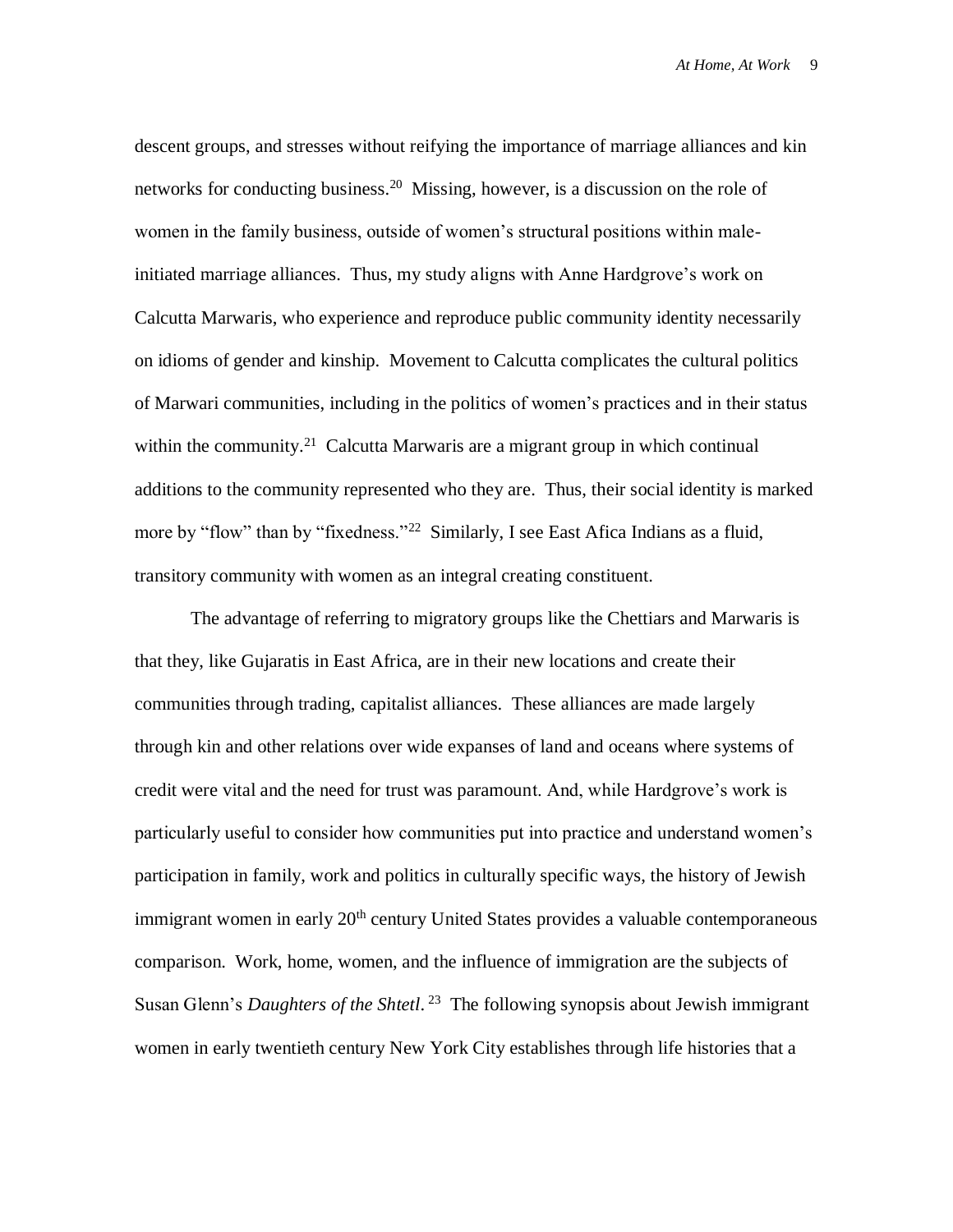sharp divide between home and work did not govern their lives. In this way, the personal stories of Gujarati and Jewish women in retail business in an immigrant environment share a great deal, although important differences warrant discussion.

Glenn argues persuasively that Jewish immigrant working women had their own version of "New Womanhood" by influencing change through labor activism, consumer activism, and social reform practices. Glenn states, "The concept 'New Womanhood' or 'New Woman' entered the American vocabulary at the turn of the century. Between 1890s and 1920s it was used to portray the continuous, dramatic renegotiations of gender concepts as women experimented with new kinds of public behavior."<sup>24</sup> Initially, the term described "ambitious, career-oriented, middle-class American women." Later the idea implied a rebellious challenge to female restraint and asexuality to be replaced with socialsexual experimentation. Women sought to "take their place alongside men as companions, pals, and partners, participating socially as well as politically in worlds formerly reserved for men."<sup>25</sup> Historically, the "New Woman" of late-nineteenth and early-twentieth century America represents dramatic changes in terms of female education, sexual and economic freedom, and women's participation in the labor force, especially in previously male domains of business and the professions.<sup>26</sup> Some noteworthy statistics include the following: women are only 6.4% of non-agricultural female workforce in 1870, but grow to 10% in 1900 and 13.3% in 1920; women employed as clerical workers increases from less than 1% in 1870 to more than 25% in 1920; and, finally, women undergraduates at the University of Chicago increases from 40% in 1910 to 50% in 1920.<sup>27</sup> Social usefulness and personal autonomy characterizes "New Womanhood." The woman's movement of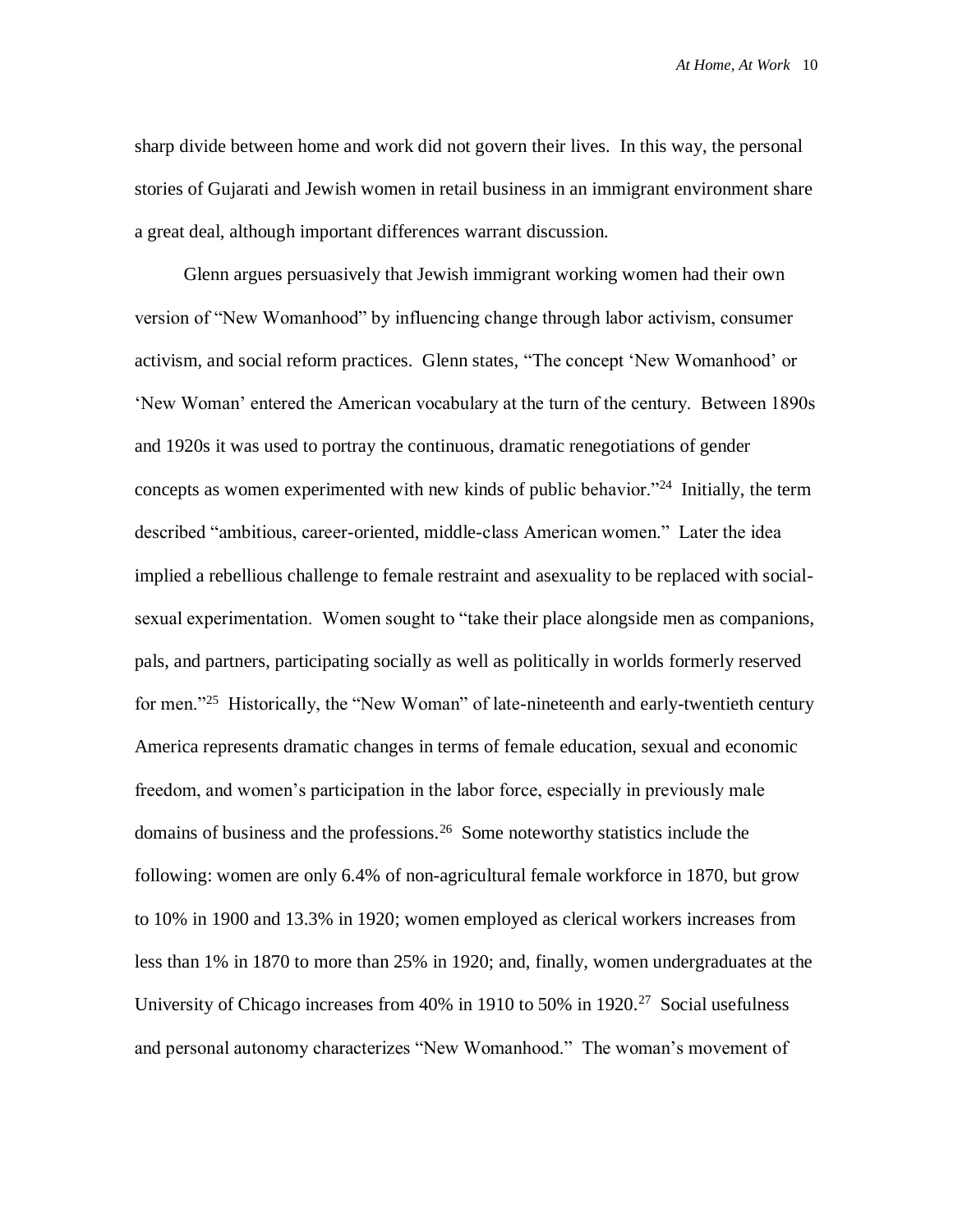early-twentieth century America stressed women's duties and feminists emphasized women's rights. The movement "demanded the removal of social, political and economic discrimination based on sex and sought rights and duties on the basis of individual capacity alone."<sup>28</sup> While what has been described about the idea of the "New Woman" in America does not reflect the degree or exact nature of changes in Gujarati women's worlds (either in India or in East Africa), it does serve as a useful backdrop for what I argue is a change in the extension of boundaries and in the visibility of women in "public" spaces. What I suggest destabilizes common perceptions and scholarly work about women in commercial households.

Like Jewish immigrant women in New York, Gujarati women in East Africa participate in activities that affected communal and economic life that are elsewhere in the province of men. As Jewish women pursue their own trades, a woman's work often depended on her husband's, whether this was an artisan's trade or commercial enterprise. Before migration, Jewish women in late-eighteenth century eastern Europe help in stores formally run by their husbands or maintain stores of their own. Since Jewish men often engage in jobs that require them to travel for long periods of time, women's running of the family business has been often out of necessity.<sup>29</sup> Both mothers and daughters, especially children of merchants, are familiar with a world of commerce because they help by waiting on customers in the family store or keeping accounts from a young age. Similarly, Gujarati women, especially those with caste and kinship connections to commerce, grow up in households where commerce is the way of life, a means of survival, and a cultural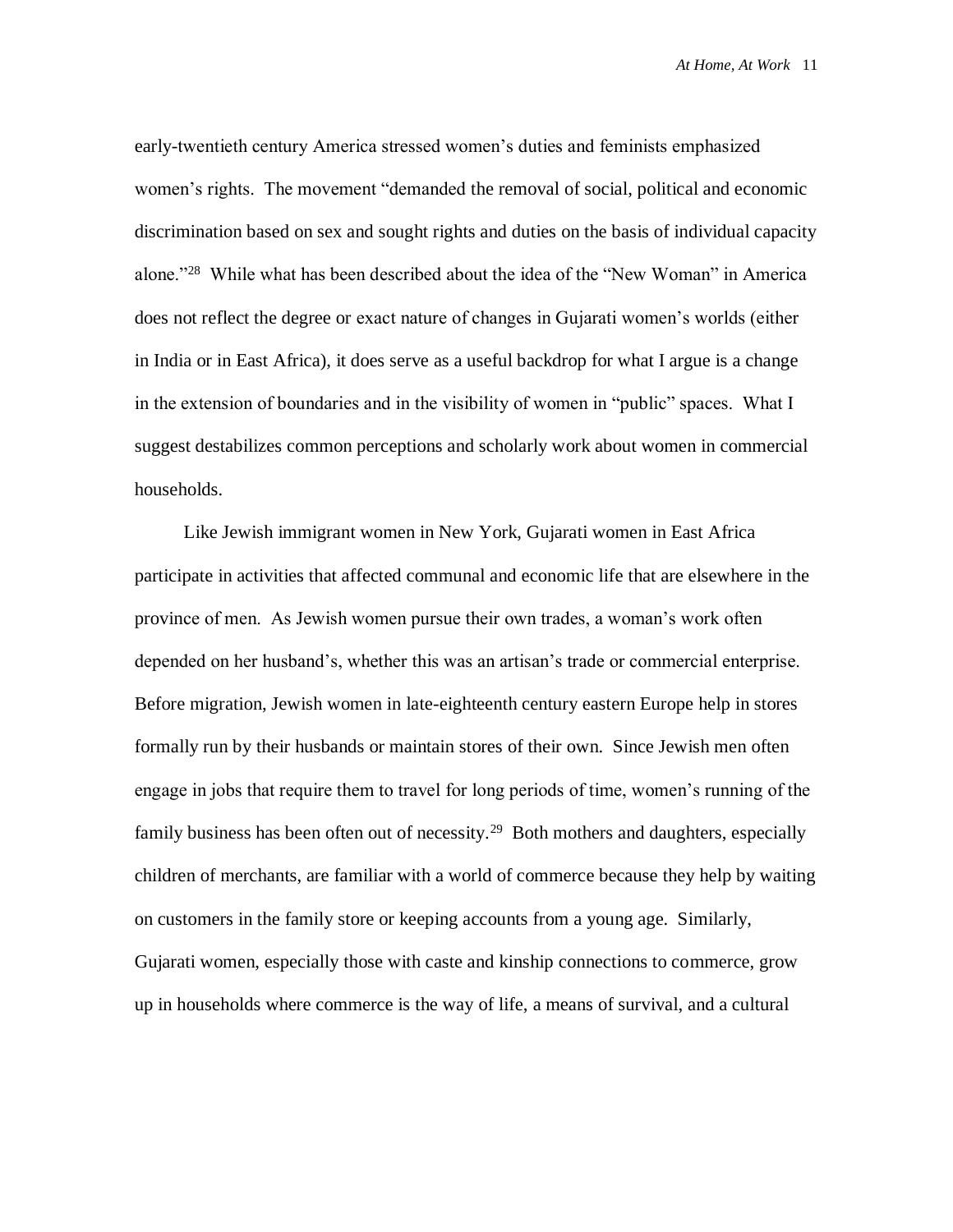ritual. Notably, Gujarati women often run the shops when their husbands are away conducting business in East African market centers.

The general success that Jewish women have in playing a role in the family's commercial enterprise, and subsequently the Jewish economy, Glenn discusses as a product of a "peculiar structure of Jewish economic life" and an ethic of earning a living by working for one's self.<sup>30</sup> For instance, within a typical model of Jewish marriage, there exists an expectation of male-female partnering in the responsibilities of earning money for the family. However, the decidedly subordinate position of women in the society keeps them from having authority over moral/religious realms of family life. Nevertheless, Glenn suggests that this notion of a partnership, of shared duties, create flexible gender roles and help to undermine stereotypical patriarchal power.<sup>31</sup> Significant differences exist, however, for Gujarati families in the areas of partnership, religious authority, and activism. Gujarati women are not able to make use of their migrant status to the extent that partnership and activism became characteristic features of their work in shops. Instead, Gujarati women are fulfilling their cultural duties *despite* the appearance of partnership or collaboration. Rather than being a product of the "structure of economic life," as was the case for Jewish women, Gujarati women are working in the stores because of the structure of *immigrant* life. While the exact factors that help to undermine patriarchal power in a Jewish family could not be argued as easily for a Gujarati one, the basic inclusion of women in the family's commercial enterprise – most especially in an immigrant context and from generation to generation – is a notable parallel.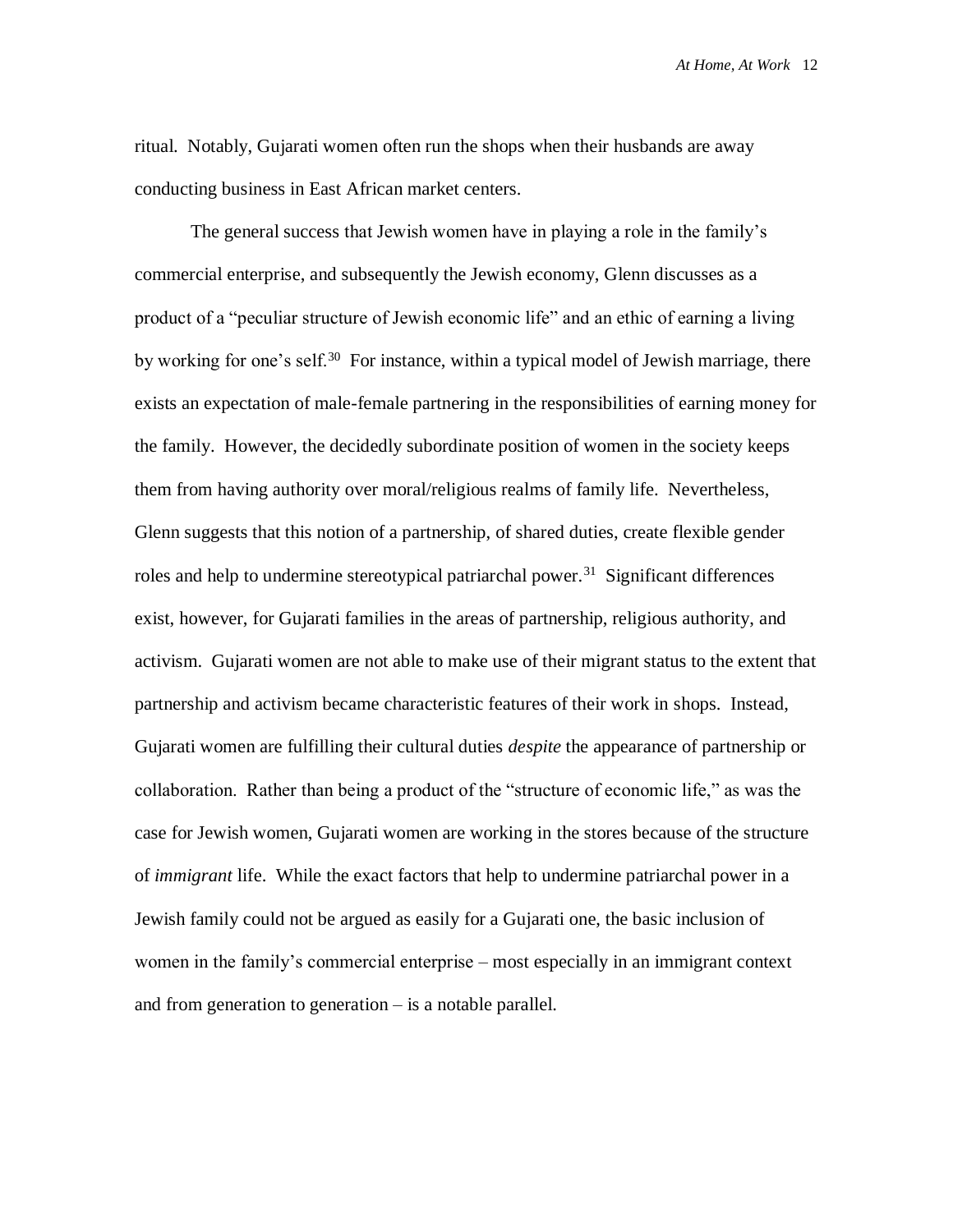Within scholarship on South Asia, much of the study of women's work is depicted as something that occurs outside of the home. Whether agricultural labor, factory or millwork, or clerical and professional pursuits, the focus is away from the domicile, and subsequently, presented as empowering. Historical accounts about women in *modern*  South Asia correlate with *colonial* narratives about civilization and the "veiled and enslaved woman"<sup>32</sup> in need of upliftment. Colonial writings overstate, if not partially misrepresent, South Asian women as cloistered. Attempts to historicize the experiences of South Asian women by focusing on their daily lives and work in order to promote women's agency seem to only, and by definition, further characterize them as exploited and subordinate objects of patriarchal power. Nevertheless, over time the historiographical attention on *work* has resulted in a shifted, refocused lens; women's lives do not revolve solely around husband, family, and children. Fields and factories took the focus away from the home and hearth.

In a reductive depiction, South Asia often is seen as a "traditional" agricultural society and, thus, South Asia's women are in the fields. Scholars agree that Indian women's contributions to the agrarian economy fail to be recognized or are incorrectly characterized as marginal and unproductive.<sup>33</sup> Recent trends in scholarship about South Asian women do expand the focus to industrial sectors.<sup>34</sup> Women have been working, have been exploited, and have been the objects of legislation in factories and mills since possibly as early as the 1850s in the first cotton and jute mills and certainly since the 1890s in Bombay's textile factories.<sup>35</sup> Since the 1980s, scholarship on South Asian women aims to include them where they are omitted and to correct portrayals that deny them agency.<sup>36</sup>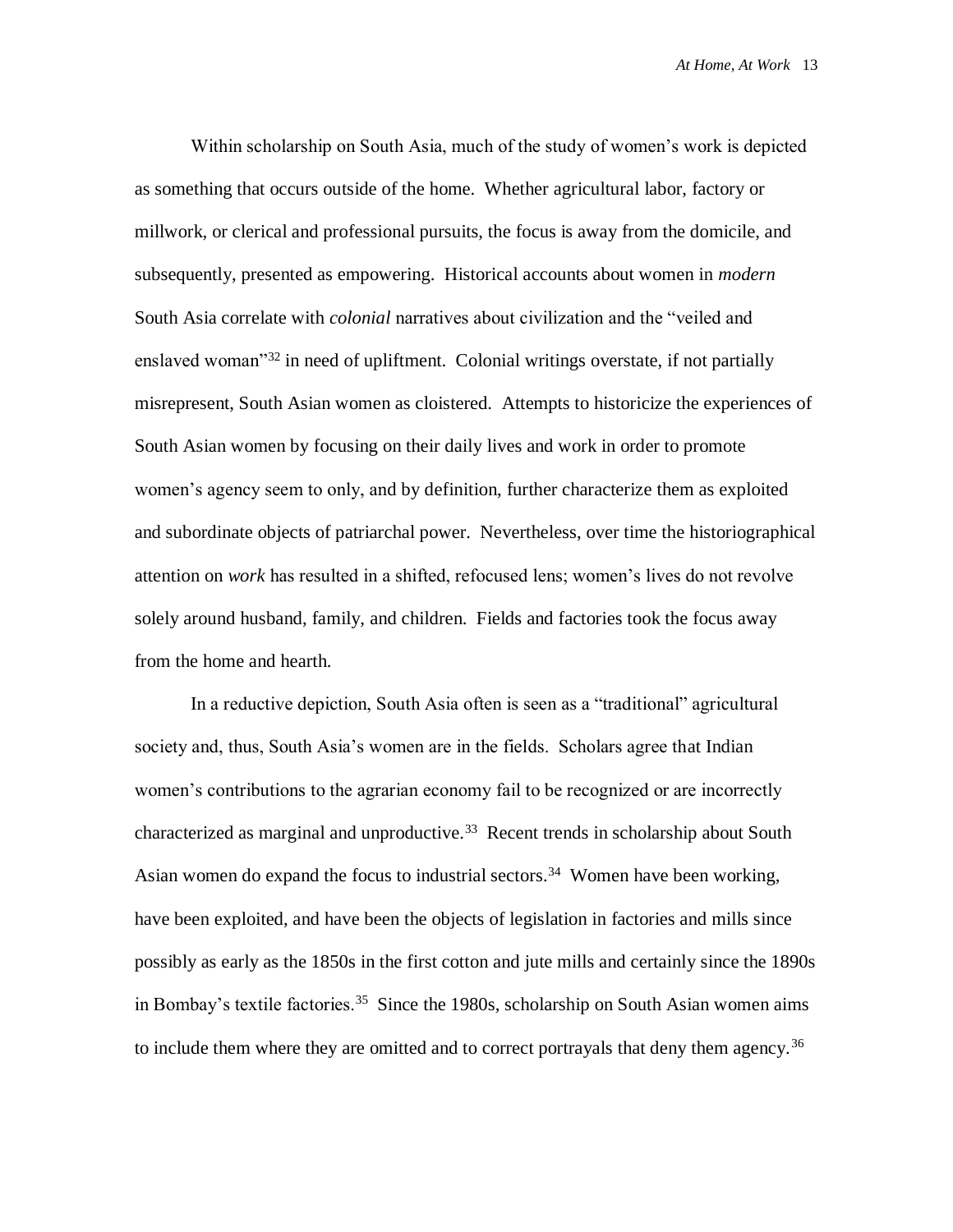While stellar contributions abound, I contend that women's "work" and "labor" have applications and meanings that are multiple, overlapping, and shifting and that many are still left unexplored. The complexities of South Asian women's work are too numerous to expand upon here, but they do include organized and unorganized sectors. Here, I focus on the areas that are left out of official documentation and academic study: non-waged work in the home, for family, or for family business.

What is missing from the literature is women's participation in areas other than agrarian production, and industry;  $37$  that is, business, retail and wholesale. Ironically, these types of business are traditionally held by and through families, so the absence of women in the discussions is both surprising and yet expected. Business families are understood as large extended families headed by men, creating a network of male relatives. By engendering the business family, and simultaneously adding business to South Asian women's history, I bring together seemingly disparate realms of activity that were connected intimately for many Gujarati women in East Africa. I suggest that the "where" and the "when" of home and work come together to provide a new forum, a new historical context to open a discussion and question the dichotomies. Where do women work? They work in the shop-cum-residence. When do they work? They work when they are not in Gujarat, and when their immigrant husbands must be away to tend to other business matters.

I will first outline the architectural venue of where women's work has been situated, first on the island of Zanzibar and then to East Africa's inland areas during the early decades of colonial rule. Then, I will explore how the day-to-day activities of East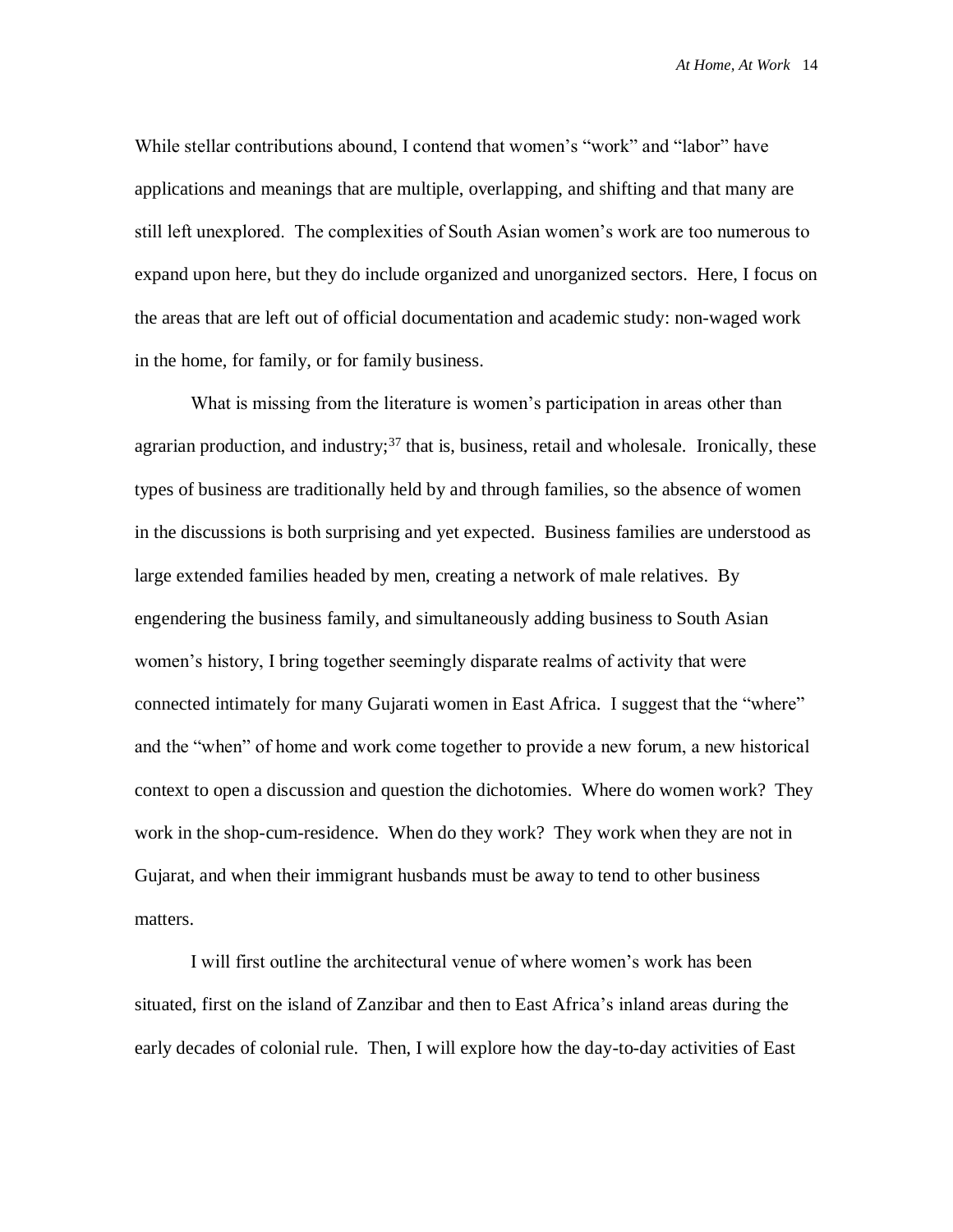Africa Indian women challenge dichotomies of public and private. An outcome of my research is an understanding of just how powerfully Indian nationalist thought entered the homes of East Africa Indians. My material adds to studies about small business by engendering them and increases understanding of women's history by including business practices. Finally, I will suggest that the Indian nationalist projects take hold in colonial East Africa as a result of the imaginations and activities of Indian immigrant women, and subsequently make women the creators and keepers of a cultural home.

# Architecture of Immigrants: Storefronts and Homefronts

Historically, the island of Zanzibar's long-standing commercial and migratory nature has been a stepping-stone to the eventual large-scale trading networks that grow between western India and inland East Africa.<sup>38</sup> Accordingly, Zanzibar's marketplace planning and domestic architecture are the predecessors to what develops later in commercial centers along the coasts and interiors of East Africa. By the end of the eighteenth century, Zanzibar is made up predominantly of thatched huts, with only a few stone houses. While these straw structures remained into the first few decades of the nineteenth century, the population grows quite significantly as the local Omani merchant classes enjoy a lucrative trade.<sup>39</sup> Durable stone houses increase in number, some of them occupied by Indian merchants. By the middle of the century, members of the Omani ruling class build a large number of homes near the Sultan's palace complex and on preferable sites near the seafront. A typical Arab house of the period is as follows:

Massive but simple whitewashed square building built of coral rag and mortar and had a flat terrace on the balustraded roof. Long and narrow rooms were arranged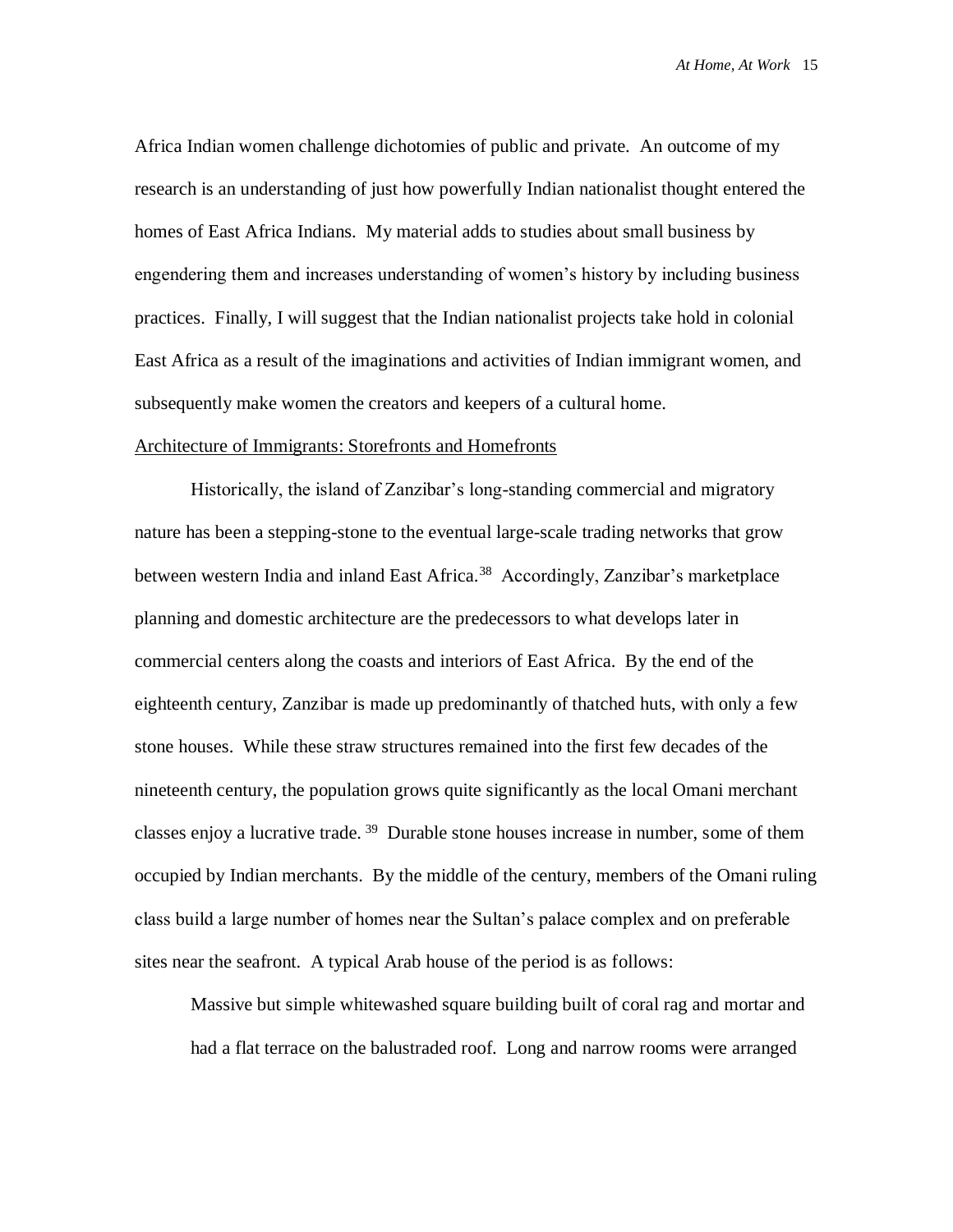around an open courtyard in the middle to permit ventilation and light to penetrate the rooms. The courtyard was a functional area reflecting the vocation of the occupants, who were involved in trade as well as in plantation production.<sup>40</sup>

Religious beliefs greatly inspire domestic architecture. Privacy for female family members<sup>41</sup> influences Omani domestic design to include a "gradient" or "spiral" of privacy. Public spaces are on the ground floor; domestic quarters on restricted upper floors are reserved only for women. Upper stories have disproportionately small exterior windows to shield women from the public's gaze. In contrast, inner verandahs opening toward the courtyard are broad and spacious, and "women of the household spent much of their time there attending to various household chores."<sup>42</sup>

Encouraged by the ruling Omani classes, a class of Indian merchants magnifies in number, profits in trade, and settles with families. Indians tend to invest their profits to expand the scale of their business rather than spending on conspicuous consumption and buildings. Most of their houses are plain and functional, small and lacking an inner courtyard or carved doors. In 1835 their shops are described as "'mere holes raised a foot or two above the street.<sup>''43</sup> Their houses are arranged in narrow streets converging towards the market place and the Customs House. The front of the shop, being the most valuable part, is very narrow, only 12 to 14 feet wide. At night, the shop sometimes converts into sleeping quarters.<sup>44</sup>

But all merchants, like their places of work and domicile, are not alike. The cultural specificities of Hindu and Muslim Indian merchants vary enough that the details deserve description. Hindu merchants originating from areas of Gujarat, *banias*, <sup>45</sup> do not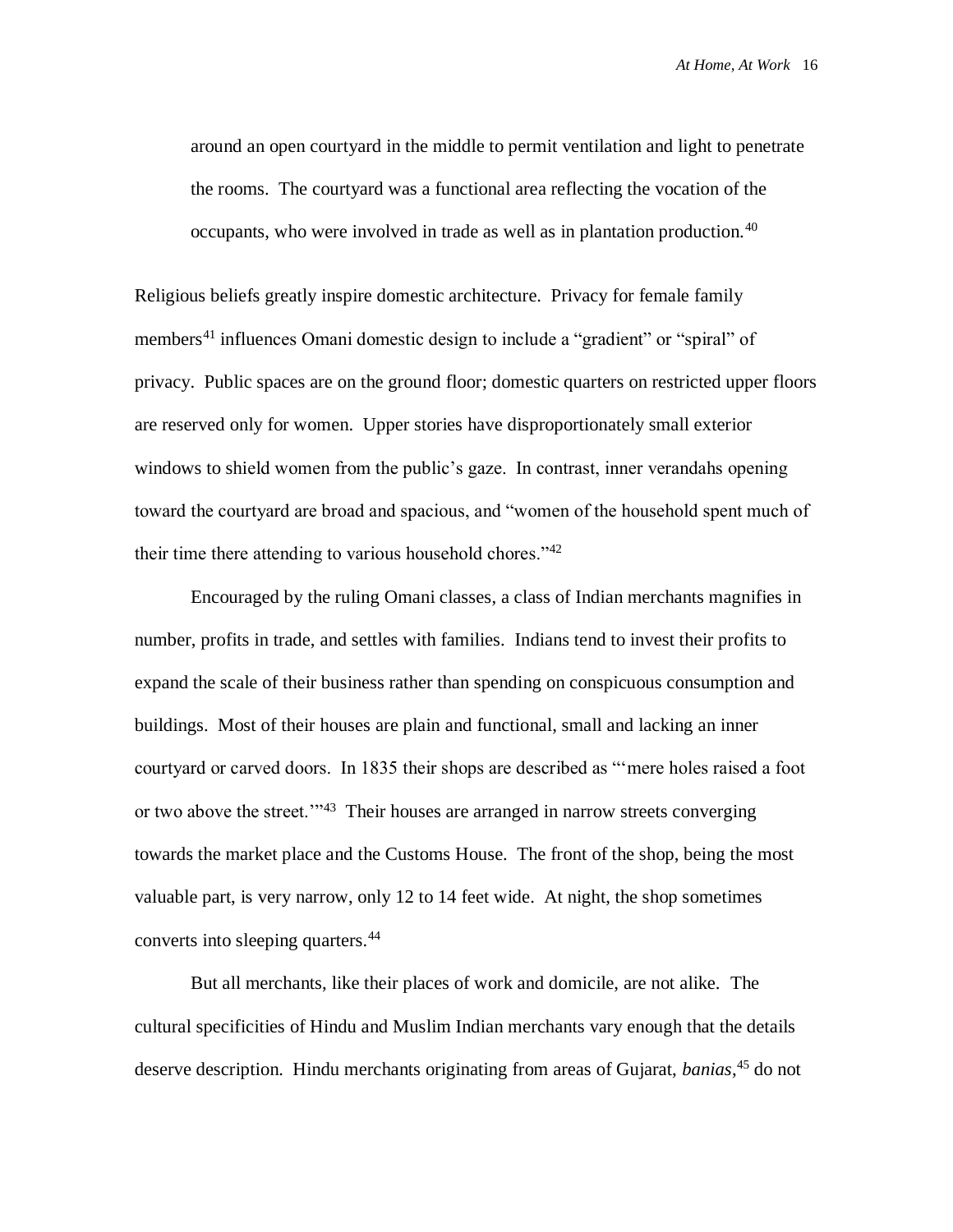initially bring wives to East Africa, and accordingly, do not reproduce their community, due to cultural-religious prohibition of women crossing overseas.<sup>46</sup> By the late 19th century, such prohibitions are overcome and they establishe a resident Hindu community in areas of East Africa. Muslim Indians, mainly Khoja Ismailis, on the other hand, do not face similar cultural restrictions on mobility and settle earlier. By the 1840s, there are 26 married women in 165 Gujarati Muslim households, and by the 1870s, there are 700 women in 500 households in a total population of two thousand.<sup>47</sup> They live in houses that were two stories high. Living quarters are moved to the upper floors, with some having verandahs along the outer walls, while the rooms behind the shop are used as storerooms. The nature of the work requires families to put in long hours. Men conduct the outside business, while women administer the retail shop. Two points are important here: 1) the spatial configuration of the home that combines commercial and residential use, and 2) the social reality that women often run the shop. However simple, these two highly underemphasized, if not ignored, aspects of life in this burgeoning colonial economy shed light on notions of women's space, work, family, home, and community.

Now, we move from Zanzibar Island across the waters to inland East Africa. Kisumu, on the shores of Kenya's side of Lake Victoria, had been the last stop on the Uganda Railway's first major artery. Being a major port connecting the British East Africa Protectorate and German East Africa from 1905 onward, Kisumu attracts larger numbers of traders and business people, creating a thriving Indian marketplace. By 1908/9, as with all British colonial urban settings, residential segregation prevails. Indians are housed in the "Indian Residential Quarters" or "Asiatic Government Quarters," which are adjacent to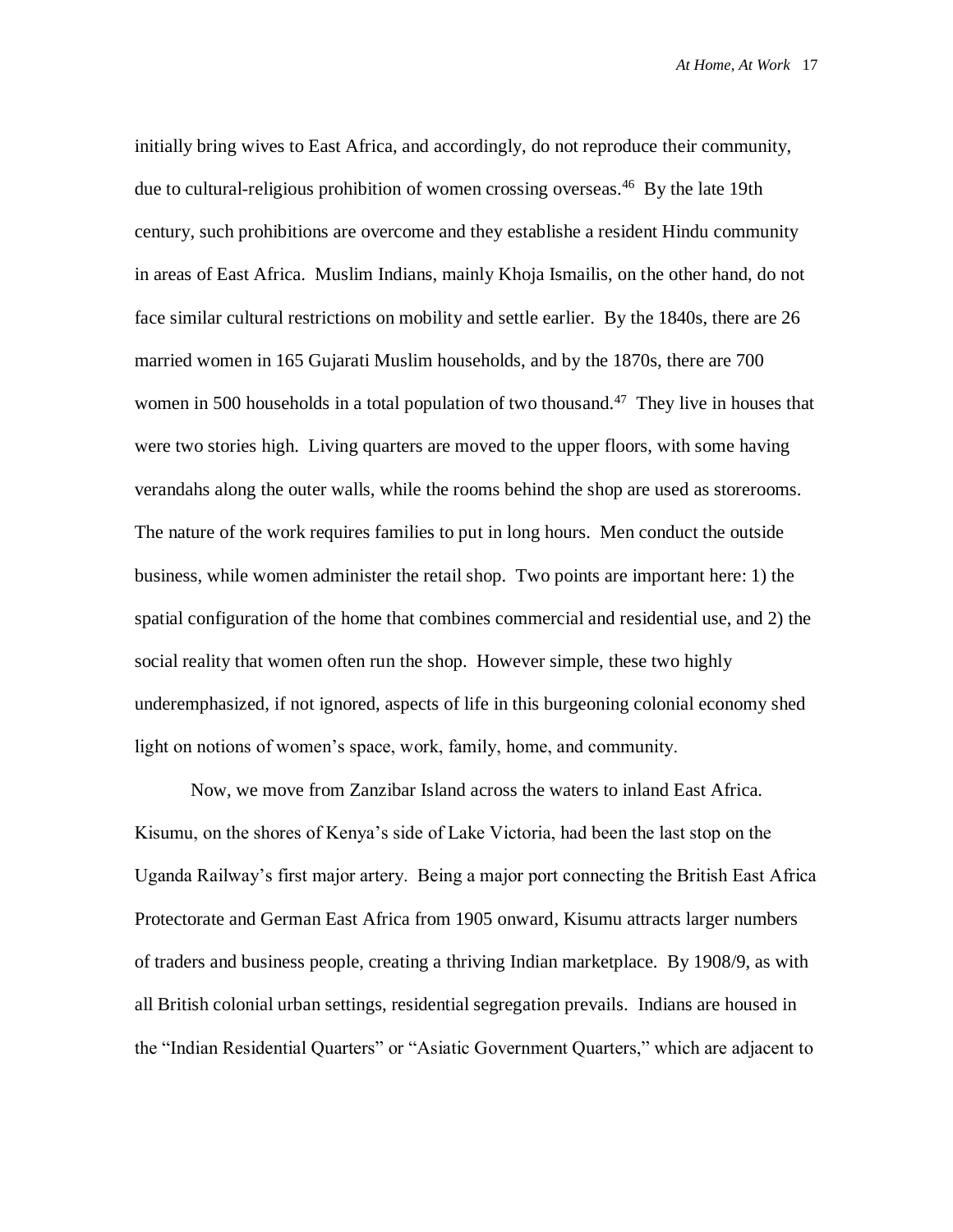the bazaar.<sup>48</sup> Over the next two decades, housing and commerce becomes more integrated, although still segregated from African and British communities as Indian-owned business thrive and post-World War I Kisumu enjoys sustained economic growth. The Indian bazaar goes through several planning cycles, adding needed roads and other improvements, reflecting the wealth of Indian merchants.<sup>49</sup> Nairobi, too, witnesses similar transformations in the city's composition, namely, in the number of Indians and Indian shops. A 1901 map of Nairobi City indicates various landmarks, such as "Protectorate Offices," "Railway Offices," "Coolies Landies" (where railway "coolies" were housed), and more notably "European Bazaar." A 1905 map of the same area shows a much larger area demarcated as "Government Offices" and "Government Officers' Houses," but in addition to "European Bazaar" there is an "Indian Bazaar."<sup>50</sup> The influx and permanence of Indian merchants are evident.

As far as domestic structures themselves are concerned, there are two categories of Asian houses in 1920s Kisumu: 1) the residential, and 2) the "business-cum-residential" dwelling. Within these two categories, there are single and double story buildings. Possibly the most common, however, was the business-cum-residential double story.<sup>51</sup> This type represented a clear departure from previous two-room tin houses and tents. One plan for a double story, business-cum-residence, shows the street-side storefront, with wide glass windows and two entrances for customers. A third door on the façade leads to an open backyard from where stairs lead to the separate dwelling units above the store. In the dwelling area, above the street there are pairs of parallel rooms (bathrooms, sitting rooms, bedrooms, verandahs, and kitchens) making it possible for one or two families to occupy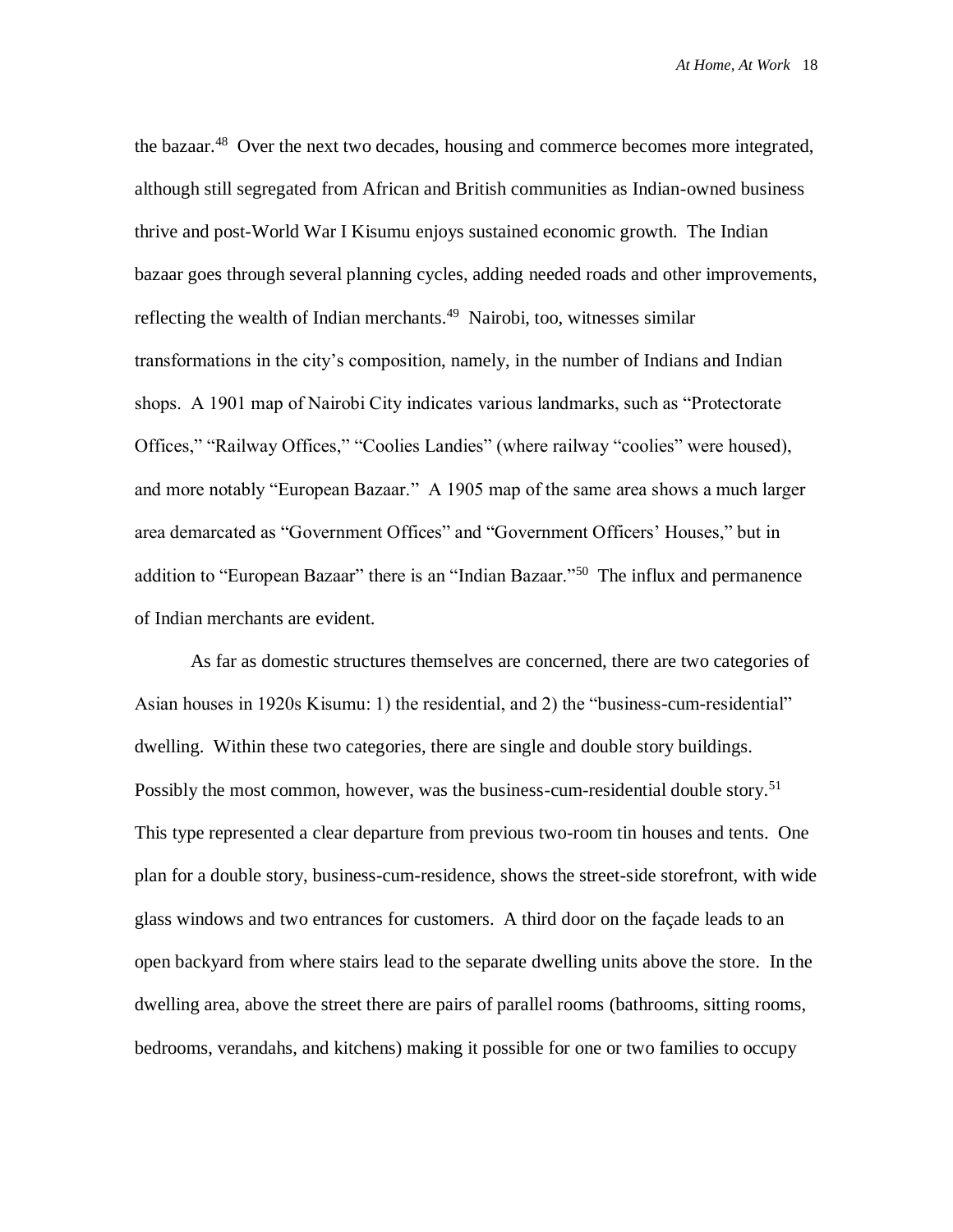the space.<sup>52</sup> It has been argued that such "shop-cum-residences" evolved in response to the needs of the business families who worked and lived in them. This particular built form suited the long hours of business transactions and still ensured the privacy and security required by an Indian extended family. Although this particular design is prevalent elsewhere, as far away as the lower east side of Manhattan around the same period,<sup>53</sup> the architecture that suited the needs of the Indian community in commercial East Africa and women's use of that built space converge to show that diasporic places transform community and social life.

# Shahbanu: Memories of the family *Duka*

Since there is very little scholarly work about women in the early Indian East African immigrant context, life histories give us one window into the worlds of women in commercial households. Dana Seidenberg's chapter provides important details about daily life. However, it does not reflect on or question the polarizing of men's and women's activities as Nita Kumar suggests we do when trying to understand women's history and subjecthood. I see the life histories of women in Shahbanu's family as significant alternatives to common perceptions about women as cloistered and invisible. We have a glimpse into the day-to-day life of an Ismaili woman in Tanzania who changes her structural position and who changes her concept of work through the idiosyncrasies of architecture and the predicaments of migration.

Although Shahbanu Rawji Goldberg has lived in the United States for over two decades, she continues to be deeply nostalgic for her East African home in Dar es Salaam. She returns regularly to "Dar" to visit friends and family; she laments that she has not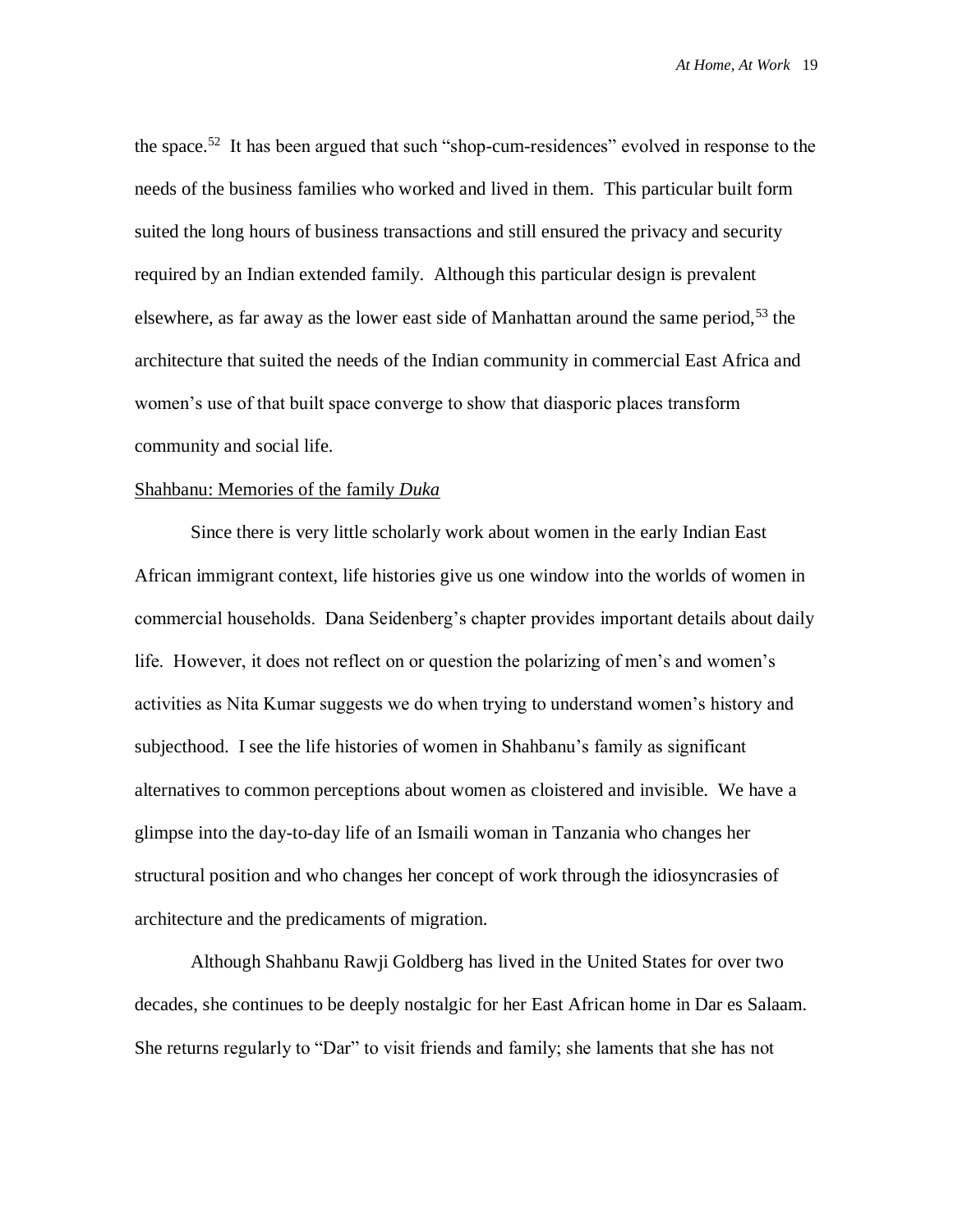managed to take her own children to the place she considers *home*.<sup>54</sup> Because of Shahbanu's remarkable ability to recall the details of the past, I have been able to glimpse the life of a woman in a 1920s East Africa Indian business family whose legacy continued into the next generation.

Her maternal grandparents, the Visrams, come to East Africa in the late-nineteenth century on a *dhow*. Her grandmother died in 1916 when Shahbanu's mother was two years old. After his wife's death, Mr. Visram is a widower in his thirties with four children living in Dar es Salaam. He returns to India where his cousins and uncles arrange his remarriage to a woman twenty years his junior. Complicating the family dynamic is the fact that Shahbanu's mother and her step-grandmother mother are only ten years apart. The step-grandmother, the new Mrs. Visram, takes on the responsibilities of caring for her husband's children and becomes "grandmother" to Shahbanu and her siblings. Shahbanu remembers hearing about her grandmother's daily life as well as being witness to it when growing up in Tanzania. Household tasks remain under Mrs. Visram's domain, yet the presumption that immigrant women's familial role and spatial location are known, understood phenomena, definitively relegated to the home,<sup>55</sup> must be challenged. Furthermore, the recurring argument about marriage and motherhood encircling and strangling "Asian women" and the "home" as emblematic of the centuries-old, primary institution of the female world in India warrants rethinking.<sup>56</sup>

While for merchant families in general, men's activities do not overlap into the home, women's often *cross over* into the business domain. The Visram's shop is what is called a "piece goods" shop, selling fabrics, mainly to other Indians and Africans, but also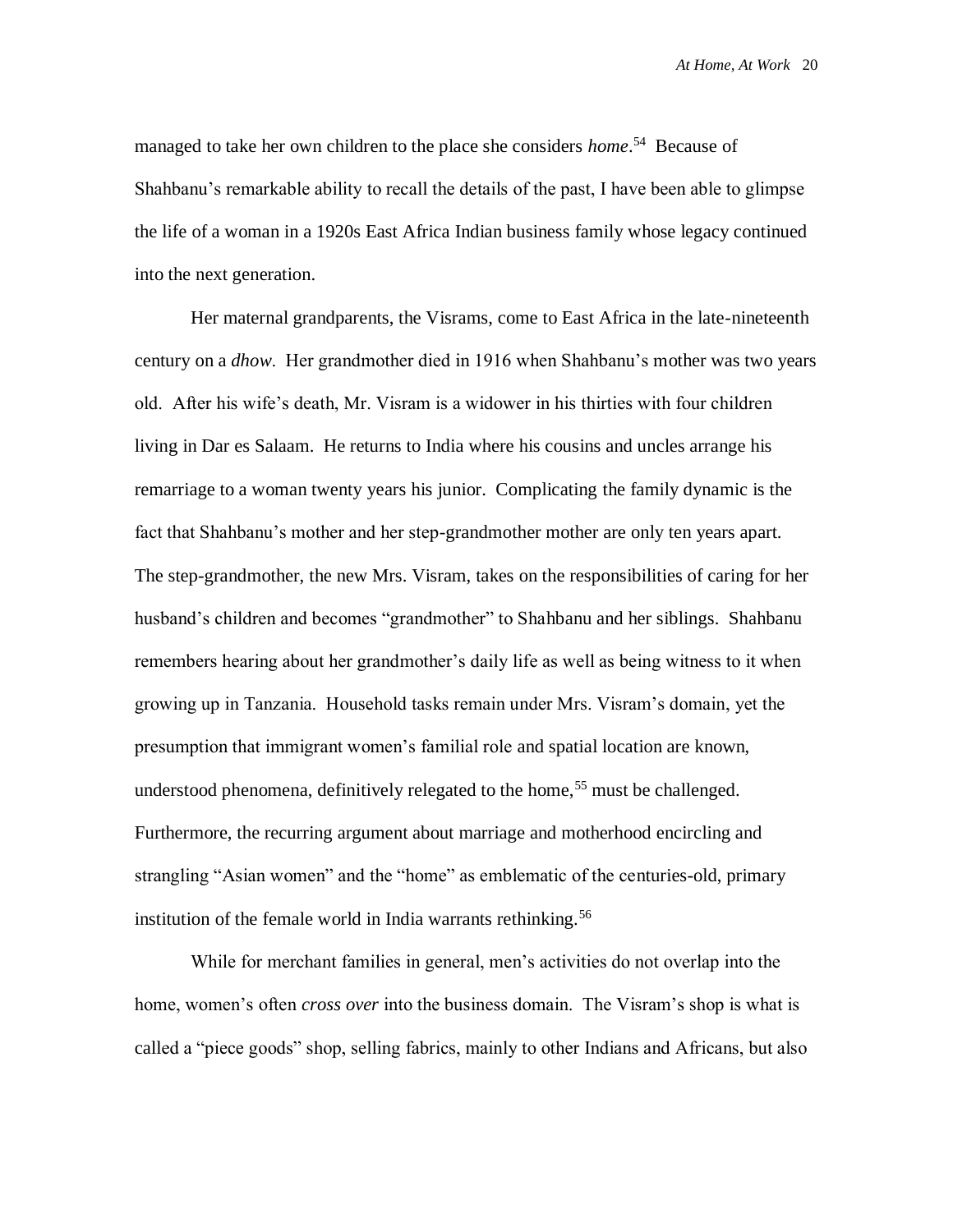to the British administrators of this newly acquired territory. As was typical of most shopowning families, Shahbanu's grandfather conducts the day-to-day business of running the shop while her grandmother and their African servants are in the back, in the house, conducting the day-to-day business of running the household. Families usually have one or two African servants who help with cleaning and cooking in the home. Typically, stores open around six o'clock in the morning. After working for four to five hours, men retreat to the home in back for lunch while women look after the store. Women also step in for their husbands when the men attend to banking and to purchasing supplies in the larger markets or urban centers. In some cases, the women work side-by-side with men. Dana Seidenberg mentions children as young as six years old working as shop assistants.<sup>57</sup> There are many reports of how daughters help fathers by doing the accounts for the shops; and then years later, as wives they do the same for their husbands.<sup>58</sup>

Born in 1908 in Gujarat, Shahbanu's father, Merali Rawji, is arranged to be married to Shahbanu's mother, Fatima Visram. Merali is 8 years old; Fatima, 2 year old. The Visrams are newly settled immigrants in Dar es Salaam and the Rawjis are established in Rawal, Gujarat. Merali, from a small, poor farming family, well knows how to work hard, but that work elicits limited results in rural impoverished Gujarat. Shahbanu remembers her father describing how, as a child, he worked in the fields all day and "normally only ate bread and pickle." He does not posses the business skills or entrepreneurial drive that leads many to East Africa, nevertheless, in 1926, Merali Rawji's father told him that it was time to go to Africa. The marching orders are to claim his wife and to use the help of relatives there to establish himself. His uncles and cousins earlier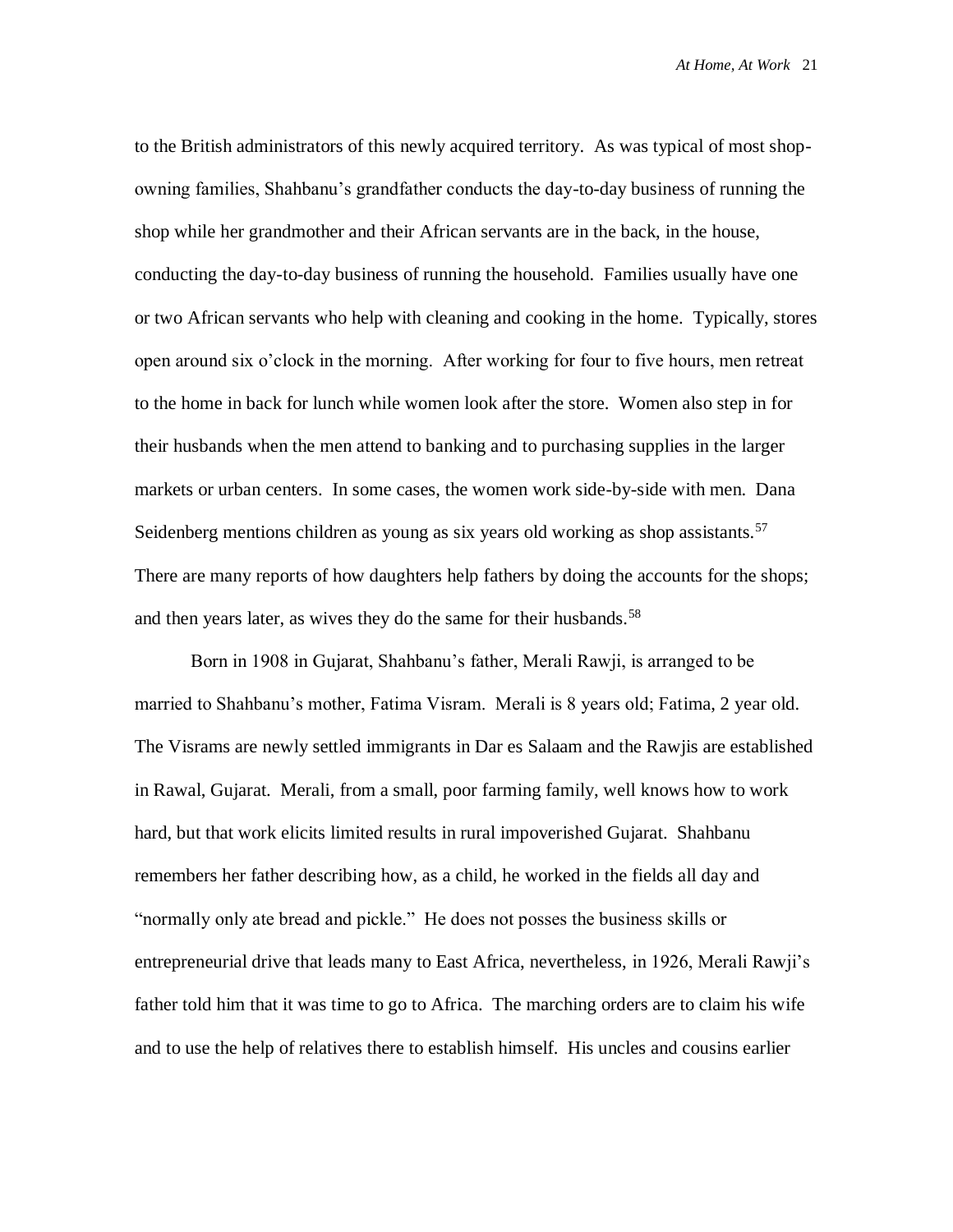have established businesses in Dar es Salaam, mostly retail stores, selling food and clothing. Merali Rawji is expected to work under his relatives and eventually start a business himself so that he could marry his fiancée and begin a new life in Dar es Salaam. When Rawji first arrives, he experiences many adjustment problems with both his work and family members. He first works with an uncle. After a full day of work, his aunt provides him with a meal. On the floor of their home or of their shop is where the young Merali sleeps. Shahbanu recalls her father telling a story about how his aunt tells him that he would never amount to anything. Apparently, he retorts by saying, "Oh, you wait and see. I am going to go to America one day."<sup>59</sup> Shahbanu speculates that perhaps her greataunt is fed up with the number of dependents coming from India to whom she and all other female relatives are tired of waiting on. $60$  As with immigrant communities around the world and through time, there are spoken or unspoken expectations placed on settled family members to assist new family arrivals.

Merali Rawji eventually makes enough earnings to get married. Merali and Fatima are married in 1930 and then move away from the hectic urban competition of Dar es Salaam. Merali decides that, as a commercial center, Dar es Salaam is getting too busy and too many people are trying to establish themselves in business capacities. The Rawjis move to a small village called Kunduchi. Shahbanu believes that her father is the first Indian to establish himself there. He buys goods from other Indians, mostly Ismaili shopkeepers, in Dar es Salaam and sells them to Africans in Kunduchi. Rawji goes out on the fishing boats to catch fish, and sells them too, along with other small household items in his small shop. As time goes by, the population of Indians grows. Between the Indian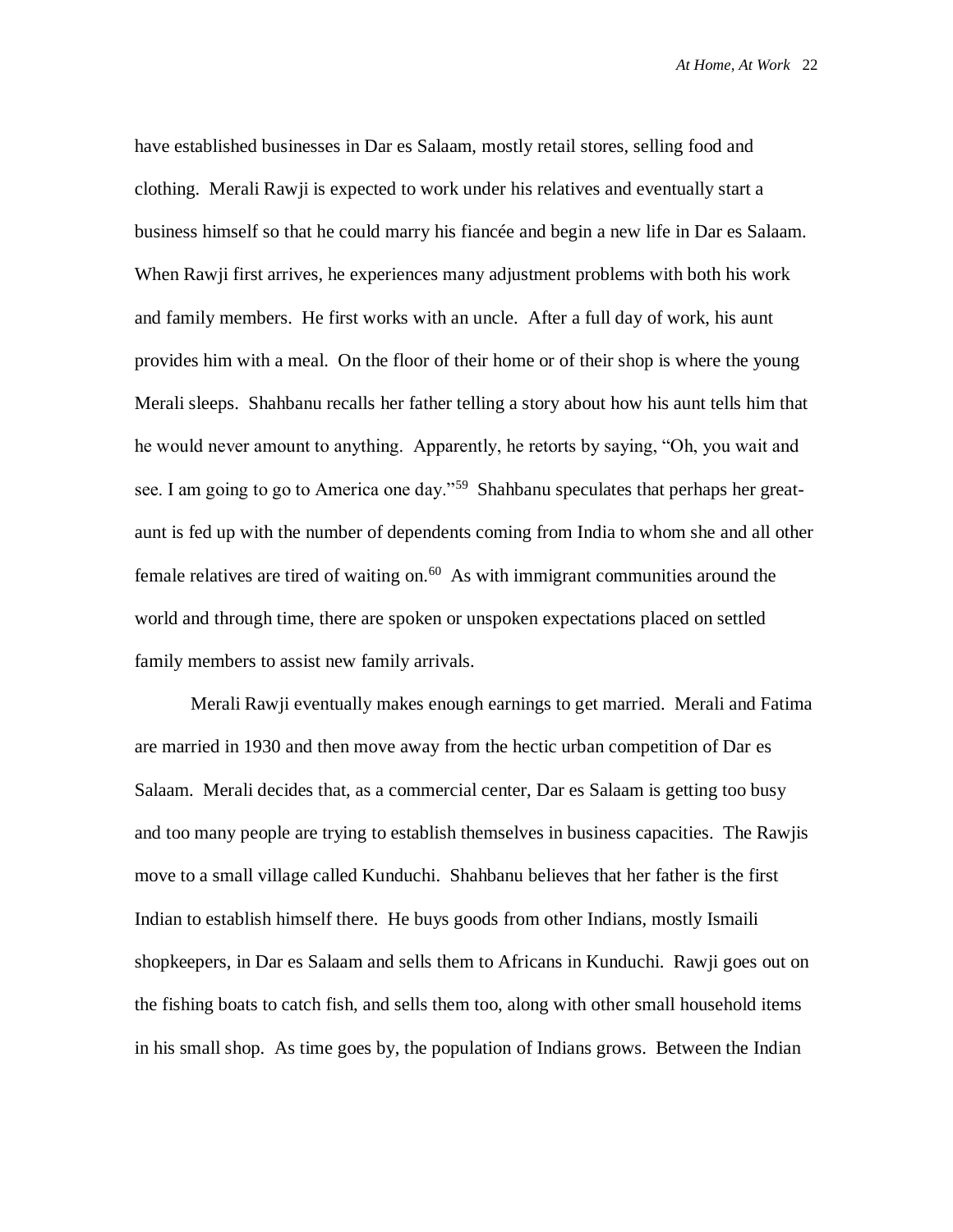and African customers, Merali Rawji's small goods shop prospers! As profits increase, his inventory expands to include items such as dried beans, produce, rice, cigarettes, and matches. He also diversifies into the scrap metal business for a short time. In addition, he buys and sells gunnysacks.<sup>61</sup> Over time the Rawjis have 11 children in total, 2 of whom die in infancy. Despite the large family, Fatima Rawji, like her own mother, would work in her husband's shop. Similarly, Fatima would wake up earlier than the rest of the family, take care of the children, work in the store, feed everybody lunch, and work in the store during the afternoons before dinner preparations.  $62$ 

As I suggest for merchant emigrants from India more generally, Seidenberg points out that Indian women's work in family businesses in East Africa has been invisible to statisticians and census-takers. Her interviews and my interviews begin the process of qualitatively filling those information gaps. For instance, it is clear that women of shop owning families take money when needed to buy food and other items for the home. Shahbanu jokes that then and now the women "control the till." Despite her amused tone, it is no joke and no small matter that the women are in charge of the distribution of some portion of the shop's earnings. In fact, at least outwardly, the till is the under the domain of the women whether they serve as attendants to customers, as accountants, and as household managers/consumers. In both urban and rural settings, women sort and sold goods, handle accounting matters, and learn trading. One literary account well-illustrates the multi-located nature of rural Indian women's daily life in Africa: "Shop-keeping during the day; domestic chores at night; the drunken husband somewhere in the bush. What a strange twist of fate!"<sup>63</sup> While the depiction does not present a desirable lot in life for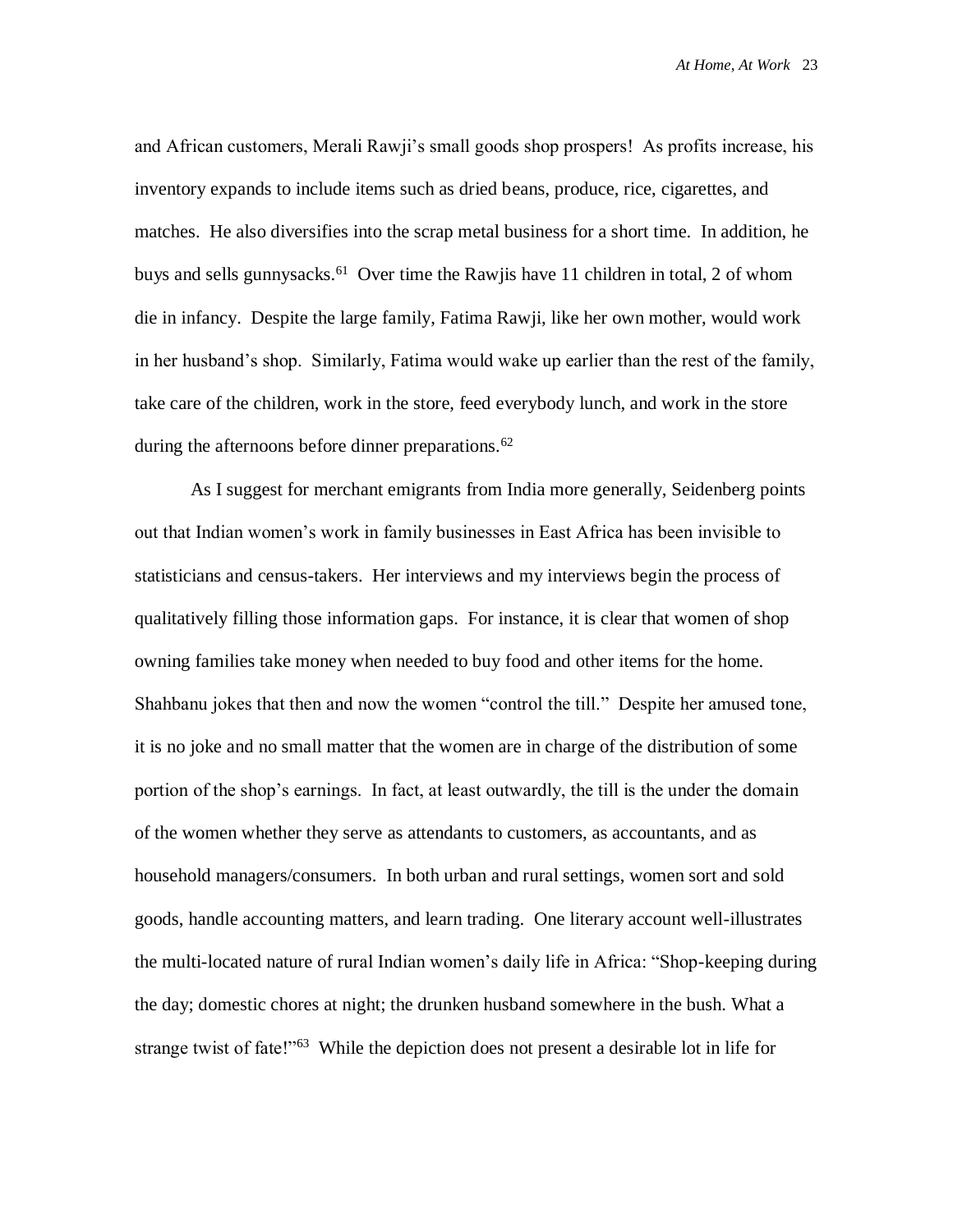women, it does eliminate any question of idleness and serves to underscore the prevailing environment where women's workspace includes the *dukas*. Thus, the notion of women's domestication and the connotations associated with women being "home-bound" appear to be historically inaccurate. The evidence shows that, in the case of East Africa Indian women, *dukawallis*, the reconfiguration of life at home simultaneously restructures their responsibilities, without replacing them.

Although the evidence exposes women's roles in extra-domestic responsibilities, it is important to note that women are less involved, however, in selecting and ordering merchandise, calculating inventories, or general planning and distribution of goods. Furthermore, their daily household functions do not wane; restrictions on their lives are still numerous.<sup>64</sup> Seidenberg's research is the only source I found about the lives of South Asian women in East Africa during the early and middle 20<sup>th</sup> century. Her study emphasizes these restrictions and perpetuates the argument that women are disempowered by their continued domestication in East Africa. <sup>65</sup> Here I would argue that she falls into the traps that Nita Kumar warns against: trying to fit women into a masculinist model and, worse yet, stripping Indian women of cultural markers to make them "modern" and Western. Participation in and consciousness about large-scale political struggles, doing away with conservative and "constrictive" Indian attire, subscribing to liberal individualism, and giving up the rigorous repressive controls of Hindu and Muslim religious practices are proposed as means for Indian women to come out, as it were. <sup>66</sup> Seidenberg disapproves of a "gendered ideology that sought the complete domestication of women's lives" and she suggests that the security of domestic life produced in women an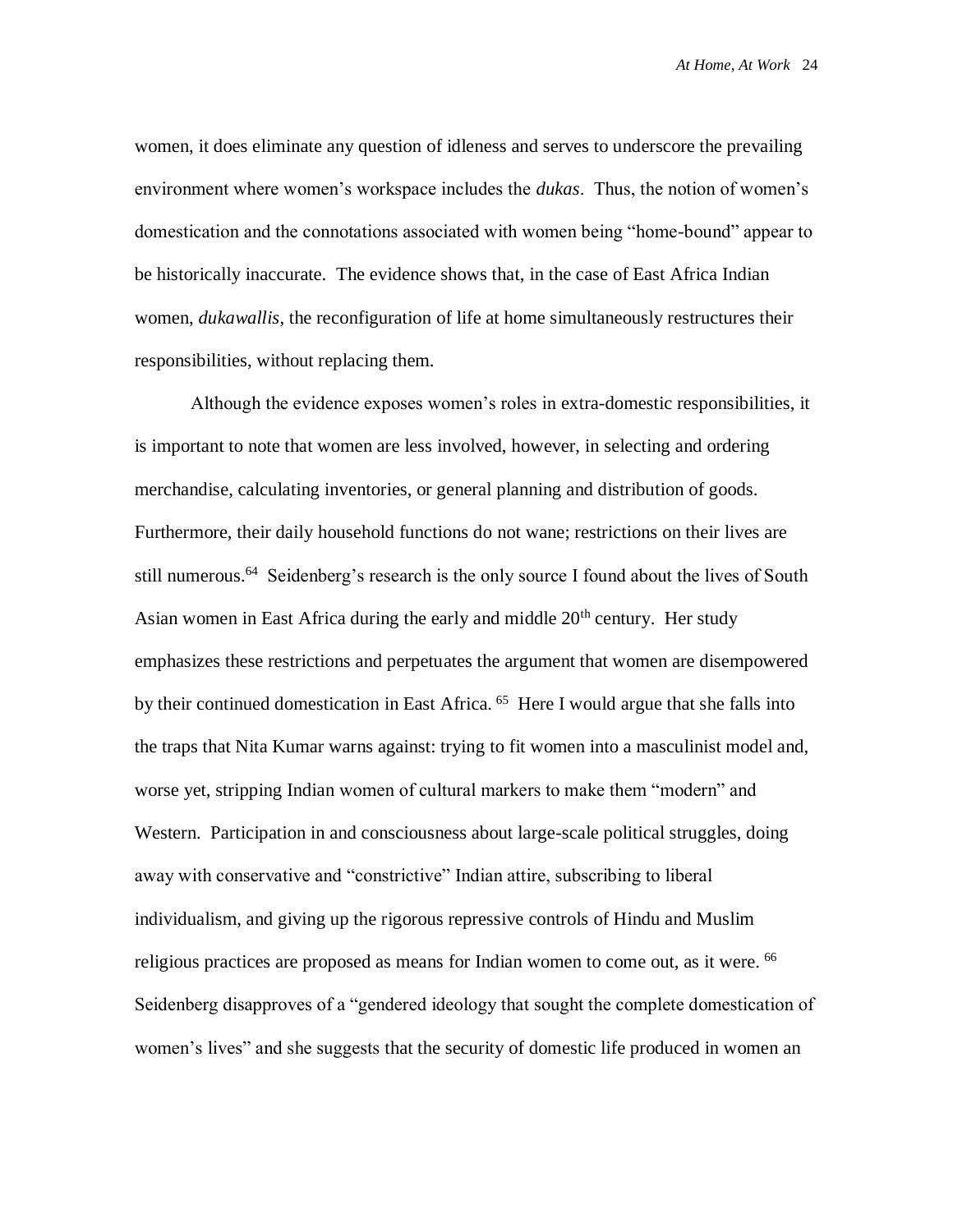"aggressive agoraphobia."<sup>67</sup> I find Seidenberg's suggestion of agoraphobia deeply problematic and unsettling. The implications of psychological phobia derived from supposed domestic confinement are unsettling for western and non-western feminist theorists who view the home as part of markets, labor, and production. Seidenberg concedes that her assertion has never been documented, and therefore I find it even less useful in understanding Indian women's work in East Africa. While I am not at all convinced by parts of her argument, her study nevertheless provides important examples of women's work in family business.

Over a decade *before* Mrs. Visram works in her husband's piece-goods shop in Dar es Salaam, another Ismaili women, Rajbai, owns her own shop called "Moti Beads" in the Indian bazaar in 1911 Nairobi. Along with Rajbai of Moti Beads, other women who operate small stone mills, for milling lentils, behind the shops in the Indian bazaar appear in Seidenberg's work.<sup>68</sup> Among the examples in my own research is an Ismaili woman in Kilwa who, along with her husband, manage a *duka* in German East Africa. More interesting however, is the story of her sister who was not a *dukawalli,* but rather an astute businesswoman. She rents the verandah of her home to local tailors. Indeed, it is quite creative to collect rent from several properties, including one's own verandah!<sup>69</sup> These examples do not wholly overturn scholarly studies about Indian activities in East Africa, but women like Mrs. Visram and Rajbai do make it clear that previous studies were not asking the kinds of questions that would elicit information about merchant women's work.

Women's social activities also overlap quite neatly with the commercial activities to which many of them are so intimately connected. Certainly, at a level of community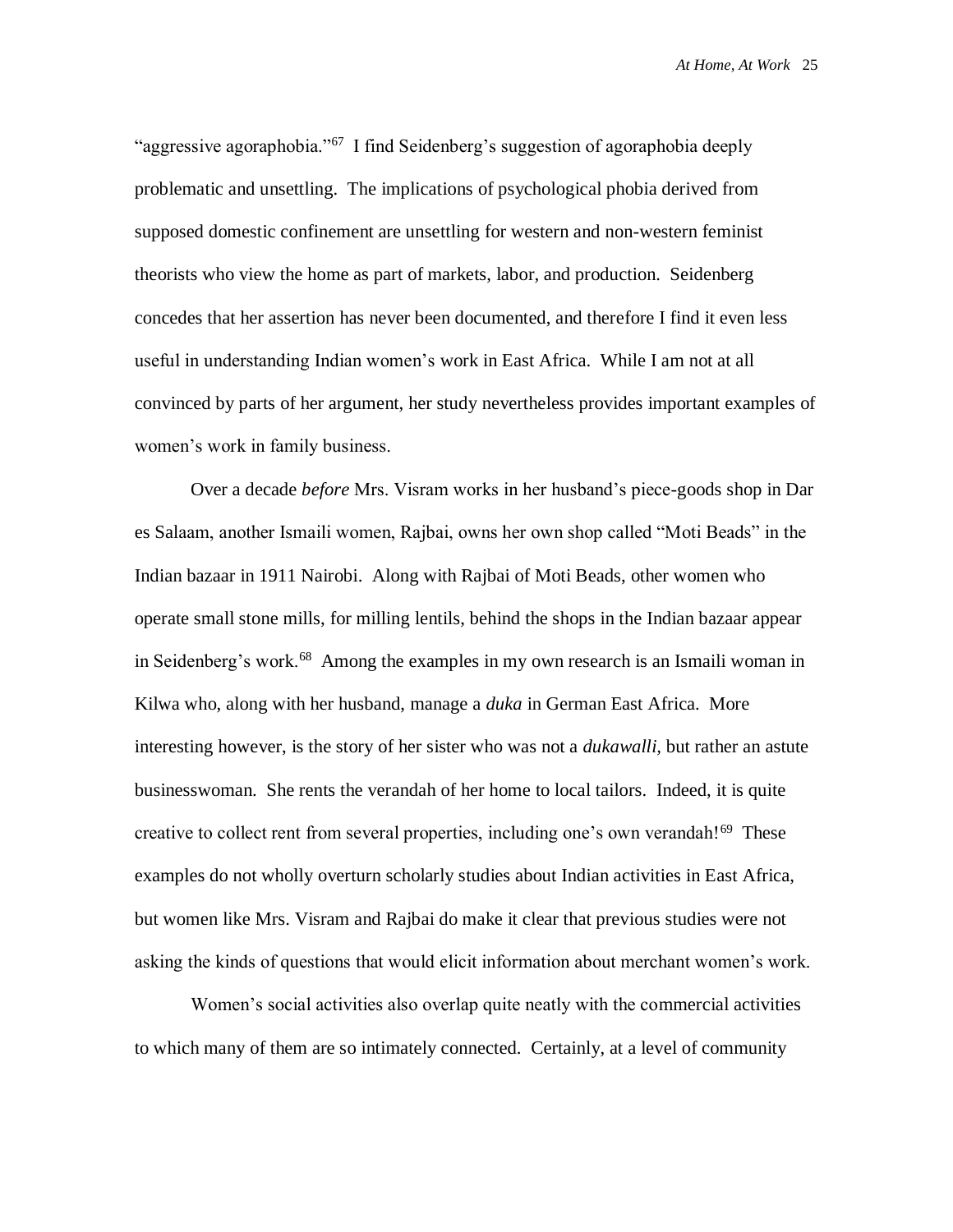contacts and commercial ventures, business and extended kin are never far apart from one another. But, even at a more local and day-to-day level, the world of commerce is the mantle on which much else rested. When it is all said and done, Indian subcontinental people settle in East Africa for commercial enterprise primarily. As in other immigrant settings, social and cultural institutions are created after the fact. With that in mind, it is not surprising to know that along the streets of colonial Dar es Salaam, Nairobi, Mombasa, or Kampala en route to the temple or the mosque, women meet friends and neighbors and catch up on local news. They practice Swahili with African customers. They chat with other Indians about who has arrived most recently and from where in the Indian subcontinent. Shahbanu remembers hearing that, for these women of her grandmother's and mother's generation, such encounters serve as their very own social network. I find noteworthy her recollection that "*Invariably*, the topic of goods would come up [emphasis mine]."<sup>70</sup> The topics of discussion focus on what are the newest items in the stores, when are they expected to arrive, what is in low supply, and the like. As in contemporary markets around the world, the spending habits of these women influence the supply and demand of these goods. In East Africa, the first several decades of this century witness a highly active trading world in a growing capitalist global market. Goods are not just necessities; they are desirable commodities. Women help to set the taste and create the market. These details are absent in studies about the economies of early colonial East Africa in which Indians, and Indian women, are vital.

Finally, it important to point out that the women I spoke with described a "maledominated society" from the beginning of Indian migration to East Africa today. I have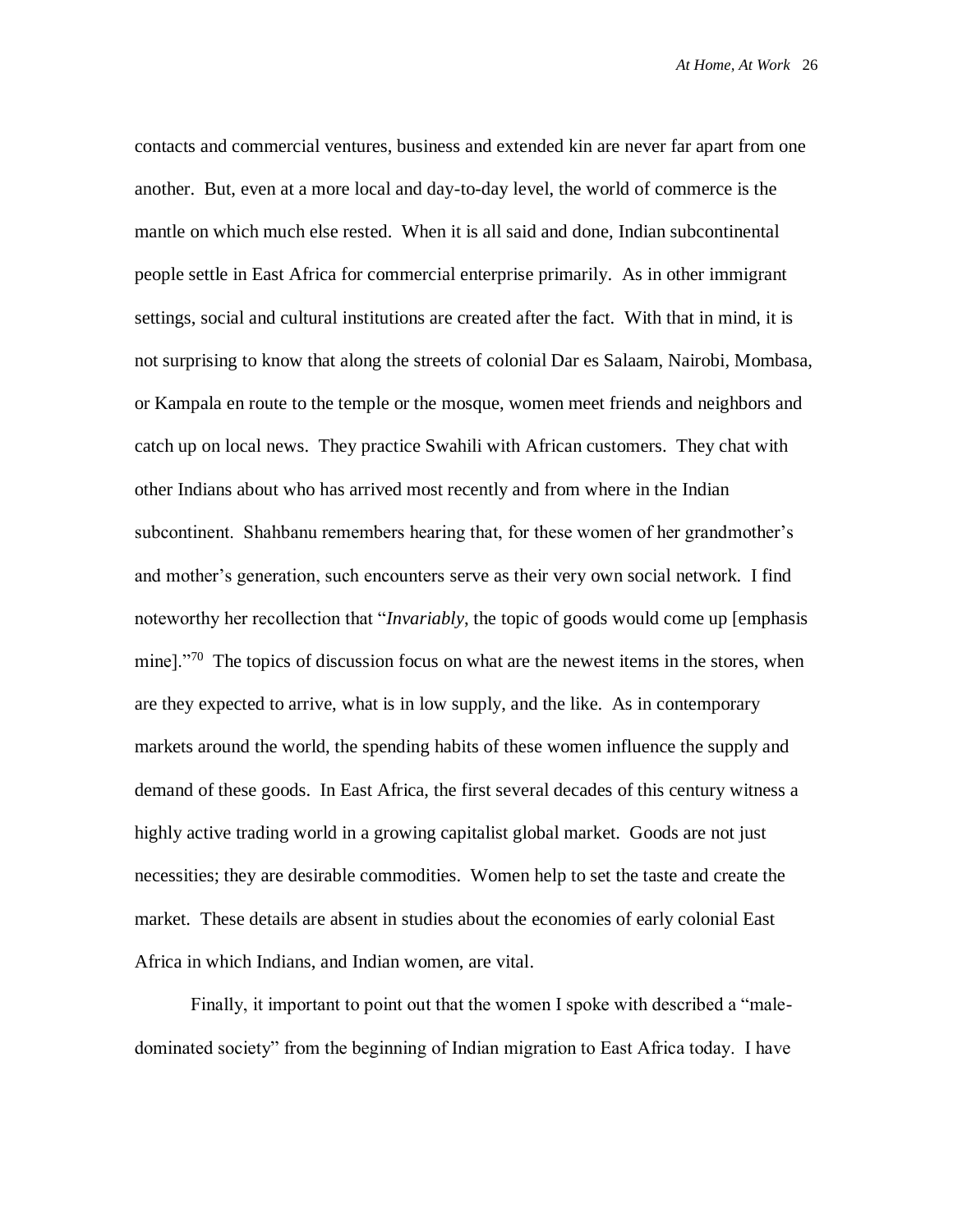not intended to underplay the patriarchal structures and inequalities under which Mrs. Visram and Mrs. Rawji in particular, and Gujarati women in East Africa more generally, live their lives. But women themselves delineate quite clearly that what males dominated is extra-domestic. What happens in the store is not quite occurring in a domestic or extradomestic space, and it is certainly up for grabs. Women run it; men run it. I have been suggesting that through the adjoining configuration of home and store, through their interaction with customers, both African and Indian ones, women's activities make a significant shift from an otherwise defined one – like the one in Gujarat. The shift is significant because, since there is no evidence to the contrary, it opens up the possibility for a more collaborative relationship within business families, especially in their overseas incarnations, than may have been assumed by scholars of migration, family business, and gender history. Gujarati immigrant women in 1920s urban East Africa may have been more like Jewish immigrant women in lower Manhattan after all.

Not only did women transverse into commercial spaces and commercial space transverse into domestic, Hindu women additionally move beyond perceived prohibitions on mobility; they move out of a restricted territorial existence, and worked around confining textual tenets for the sake of their families' economic prosperity.<sup>71</sup> In doing so, they join their Ismaili counterparts in an existence characterized by their status as émigrés and as merchants, hinging on the fluidity between storefronts and home fronts. While Ismaili women certainly are more visible in shops than Hindu women, as a result of the Aga Khan's position regarding matters of *purdah* (covering/veiling) and other Islamic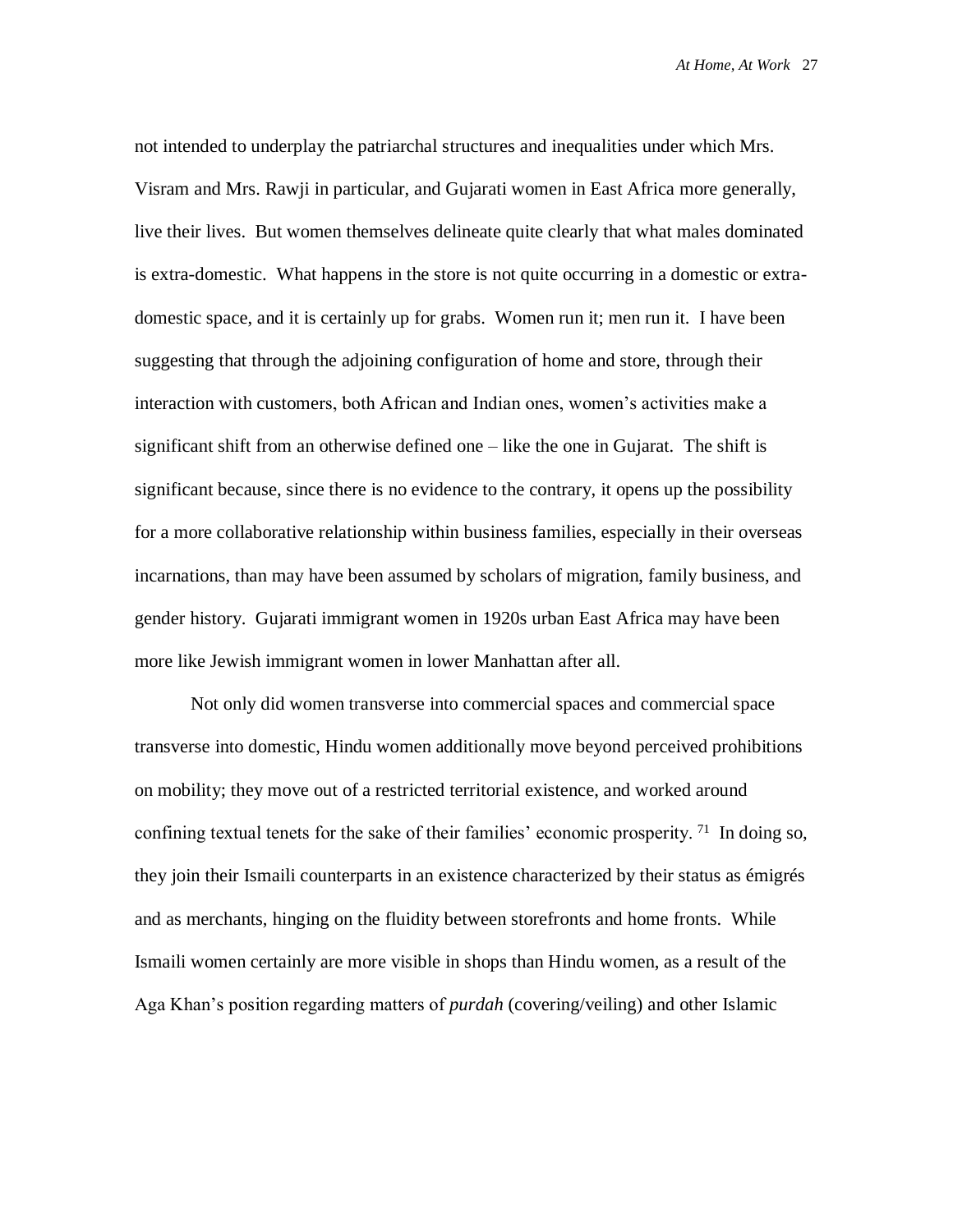practices, Gujarati Hindu women's interactions with non-Hindus, especially for Brahman women dealing with non-Brahmans, are almost revolutionary.

This fluidity is possible precisely due to the act of migration. Displacement from Gujarat as home demands that women were *entrusted* with the care of matters of greatest importance, the livelihood of the family. Trust is the linchpin to women's roles in running the shops. When the husbands are away, wives are the only ones who are trustworthy enough to run the store. Easy access to domestic servants, scarcity of idle or available male family members, and architectural arrangements enable Gujarati women to leave their families "behind," just literally *behind* them in the domestic dwelling, and run the shop. Unlike their female migrant counterparts who settle in areas such as Mauritius or the Caribbean in the mid-to-late nineteenth century under their husbands' terms of labor and who often labor themselves on plantations,  $72$  settled East Africa Indian women are mostly wives of merchants, artisans, and clerical workers. Their experiences are far from representative of the types of possibilities available to all Indian immigrant women in British colonies. Despite popular and scholarly aligning of work-and-home with publicand-private spaces discussed earlier, this study provides evidence for the case of Gujarati women in East Africa who participate in retail activities and experience cultural contacts that influence communal and economic life, ones seen in the province of men**.** Whereas common understandings do not explore the details of women's work in commercial households and, thus, incorrectly relegate spheres of activity, the evidence here presents one possible way to conceptualize an alternate historical reality.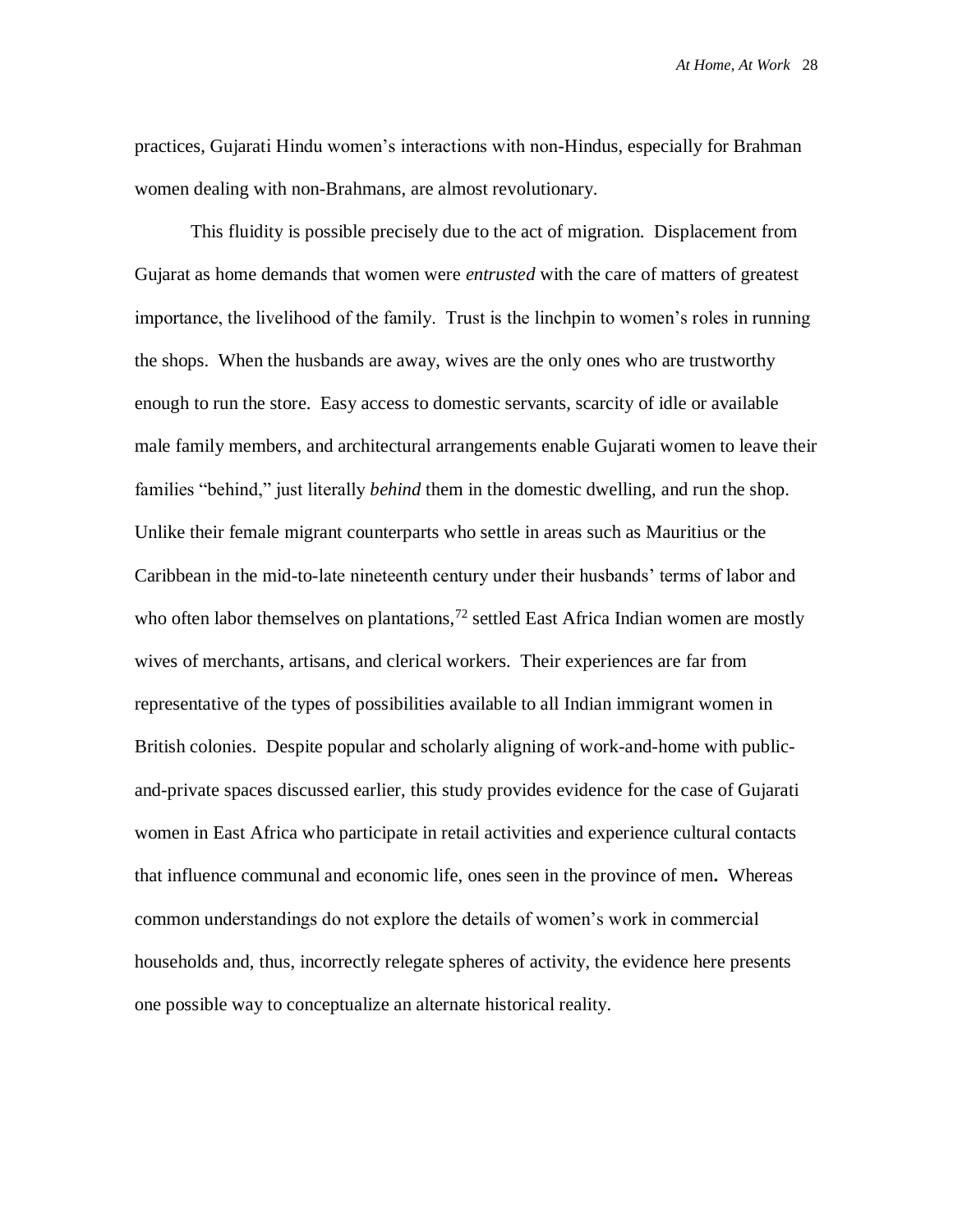# The Nation at Home

I conclude by considering how women's participation in retail activities and their social networks in this immigrant environment still are constrained by the Indian nationalist ideologies under whose rubric they fell, even an ocean away. Women's roles in running the store and meeting customers via the physical positioning of their home and workplace does not mean that they are freed from serving the family's physical, cultural, linguistic, and religious needs. The creation of an overseas cultural life, and of a nationalized identity, is possible because of women's use of the home. If we support the argument that nationalism in late-nineteenth century India situates women in the "inner domain of sovereignty," the *ghar*, <sup>73</sup> and thereby represents women and their role in the home as culture-keepers, critical to the success of political contests of the *bahir*, then East Africa Indians certainly fulfill the charge to "protect, preserve, and strengthen the inner core of the national culture, its spiritual essence."<sup>74</sup> Homes both reproduce and recreate cultural life. To that end, the activities within and out of the home environment, those under the control of women, such as influence over food, language, ritual, and child rearing are all part of the daily tasks. Accordingly, women would seem to be critical to the project of cultural survival and the creation of a national identity through daily life at home, overseas.

Similarly, if we follow the argument that the act of separating *ghar* and *bahir* and separating gendered social roles, do not reject altogether the lure of modernity, but rather accommodate modernity to the nationalist project,  $^{75}$  then East Africa Indians are exemplary nationalists by embracing modernity in one sphere and maintaining tradition in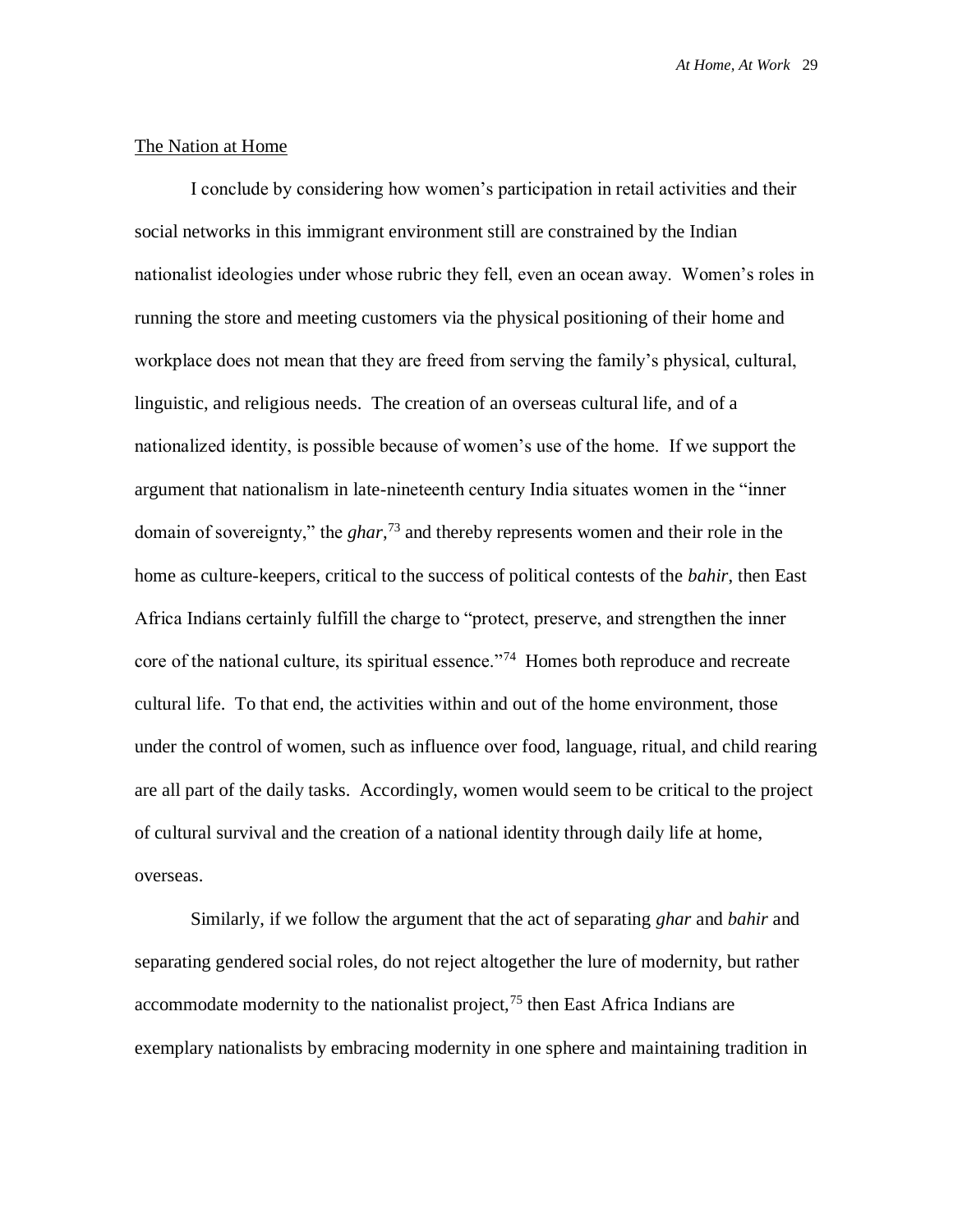the other. Devout Hindus are willing at the onset to negotiate scriptural prohibitions on traveling and conducting business overseas. Once in East Africa, Hindus and Muslims alike take advantage of fulfilling the British administration's needs in government service and seize the opportunity to establish commercial ventures that benefit the British, Africans, and Indians. In this way, Indians exploit the material cultural world of the colonizers to their own end without forsaking the "inner sanctum" of home, their very identity, their "essence."<sup>76</sup> The home works so well, in fact, that it functions as the keystone for a prosperous business. Settled, established Gujarati women welcom extended family members and help them resettle. Resettlement includes seeing to basic needs of food and shelter, as well to spiritual needs of prayer, ritual, and conversation. While new male immigrants are being trained to work for their more established male relatives, new female immigrants are being trained by the wives in how to manage the household and other affairs in this foreign land. The wives of business owners take over the role and responsibility of helping new arrivers achieve, as one woman put it, "the success at home was the business's success."<sup>77</sup> Thus, it appears that in colonial East Africa thrives a growing community of immigrants who realize the Indian nationalist project, a project that was in high gear in India.<sup>78</sup>

Although this study, or any work about East Africa Indians for that matter, far from completes the history of Indian women in East Africa, I provide examples of lives, struggles, and activities to complement a history of families who leave Gujarat and settle in areas of East Africa during a growing nationalist era in India. Although physical displacement from India does not alter immigrants' entanglements with the political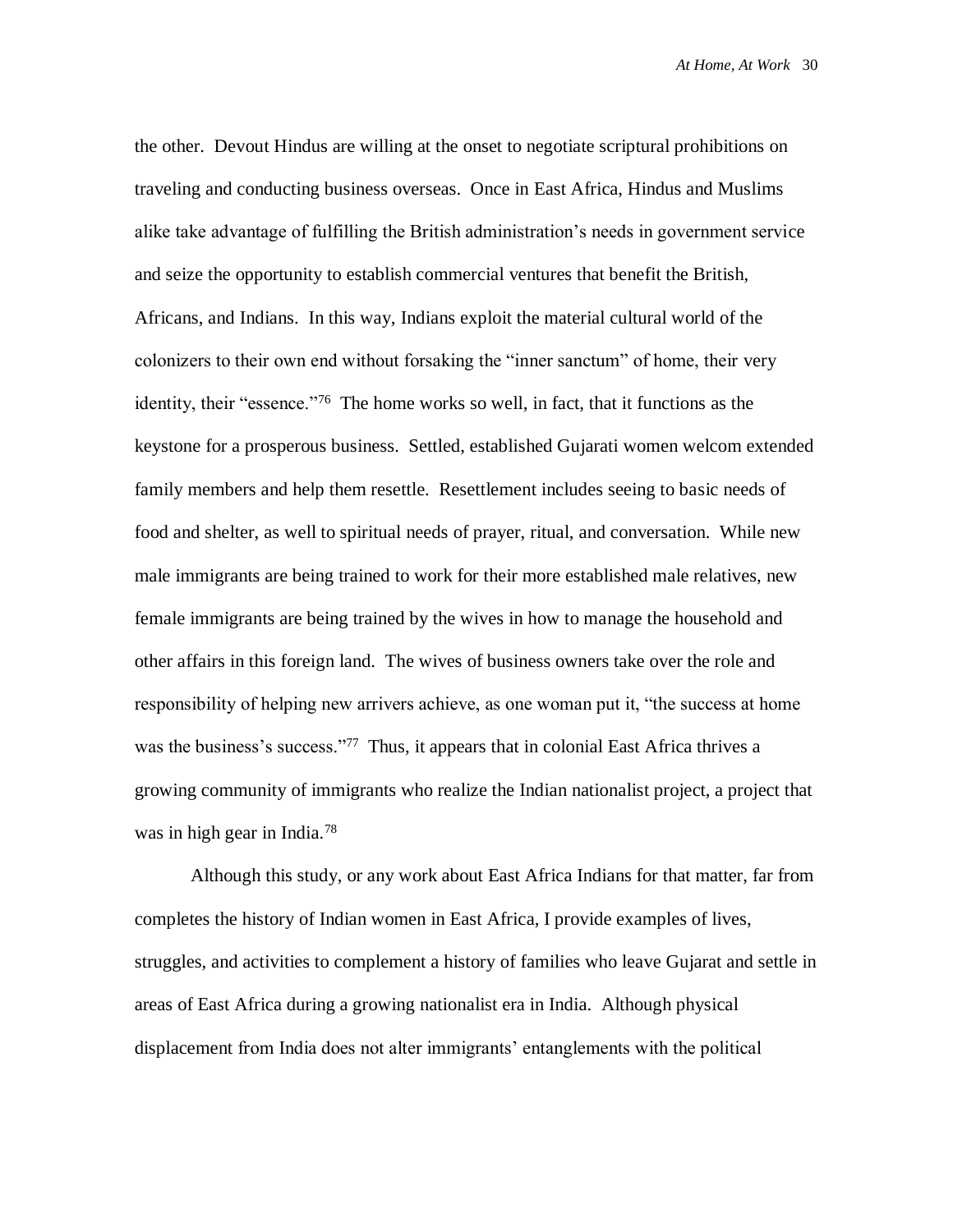ideologies of nationalism, immigration transforms the possibilities for women, however limitedly. Theirs remains a predicament that is defined by a framework established by men, and whose history will remain relegated, however inaccurately, to being seen as 'contributive.'<sup>79</sup> As Partha Chatterjee suggests, I hope that by continuing to work outside of the "conventional archive" this study begins to see women as something else.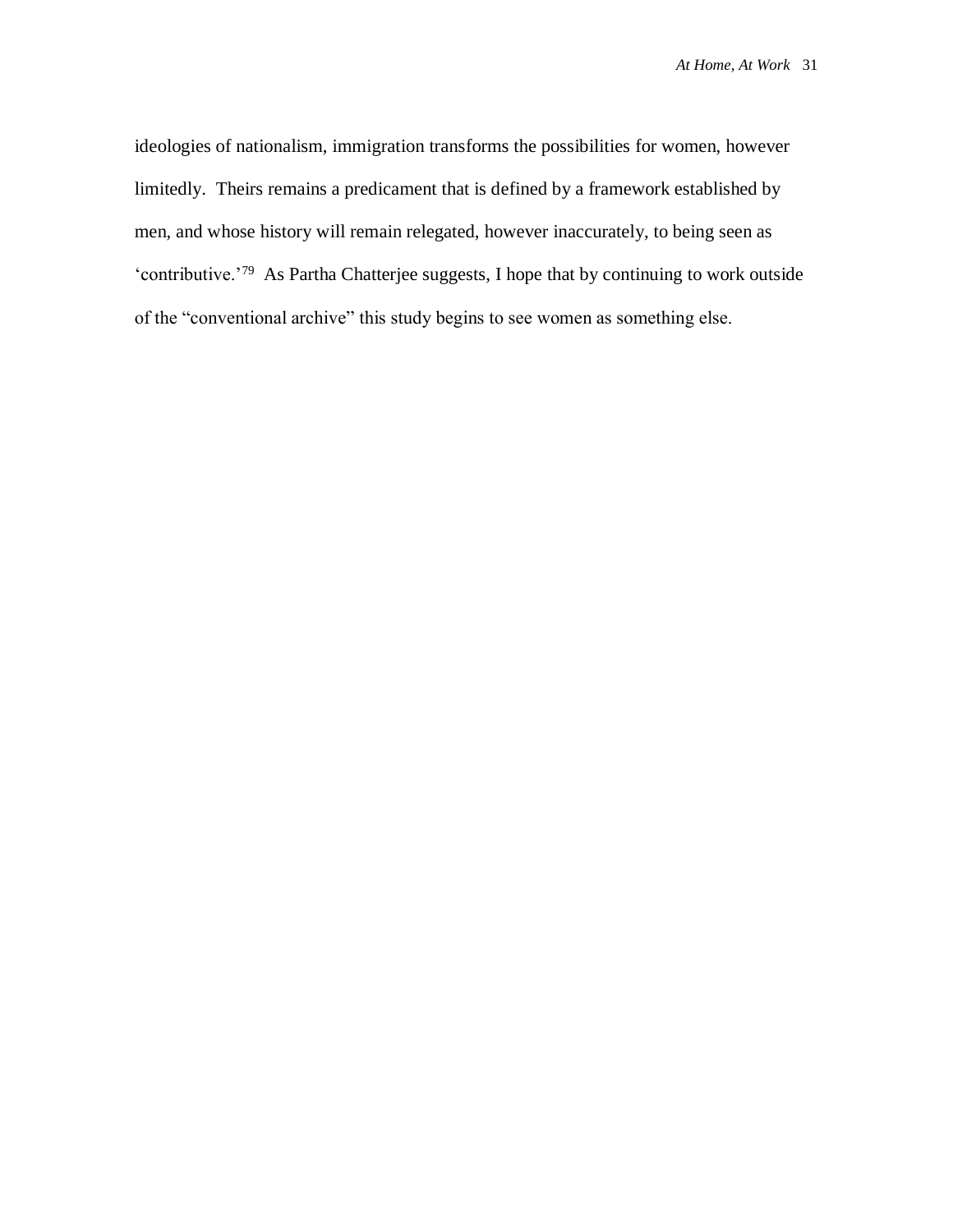#### ENDNOTES

l

<sup>1</sup> Gujarat is a coastal region in western colonial India. Following the 1956 Linguistic Reorganization of States, Gujarat became as a state within the postcolonial Indian nation in 1960.

<sup>2</sup> They are mostly from the Ismaili community (Khoja Muslims from present-day Gujarat) and some from *bania* Hindu communities. *Bania* is a subcaste designation. Caste, however, figures little in my work as I follow the work of scholars, such as anthropologist David Rudner, who argue that caste and commerce work together through kin networks and various formal and information alliances. In other words, I will not make an argument based on popular assumptions about *banias* as "merchant caste."

<sup>3</sup> Nita Kumar (ed.) (1994) *Women as Subjects: South Asian Histories*, (Charlottesville: University Press of Virginia), p. 4.

4 ibid.

5 ibid., p. 6.

<sup>6</sup> One exception is Dana Seidenberg, "The Forgotten Poineers: Asian Women" in Seidenberg (1996)

*Mercantile Adventurers: The World of East African Asians, 1750-1985*, (New Delhi: New Age International).

<sup>7</sup> Kumar, p. 10.

<sup>8</sup> Wendy Doniger O'Flaherty (1980) *Women, Androgynes, and Other Mythical Beasts*, (Chicago: University of Chicago Press); Ann Grodzins Gold, "Gender, Violence and Power: Rajasthani Stories of Shakti" in Nita Kumar (1994), *Women as Subjects*.

<sup>9</sup> William Sax, "Gender and Politics in Garhwal" in Nita Kumar (1994) *Woman as Subjects*.

<sup>10</sup> Ashish Nandy (1980) *At the Edge of Psychology: Essays in Politics and Culture*, (Delhi: Oxford University Press).

<sup>11</sup> Sudhir Kakar (1978) *The Inner World: A Psycho-analytic Study of Childhood and Society in India* (Delhi: Oxford University Press); Manisha Roy, "The Concepts of 'Femininity' and 'Liberation' in the Context of Changing Sex Roles: Women in Modern India and America" in Dana Raphael (ed.) (1975) *Being Female: Reproduction, Power and Change*, (The Hague: Mouton).

<sup>12</sup> Kumar, p. 12.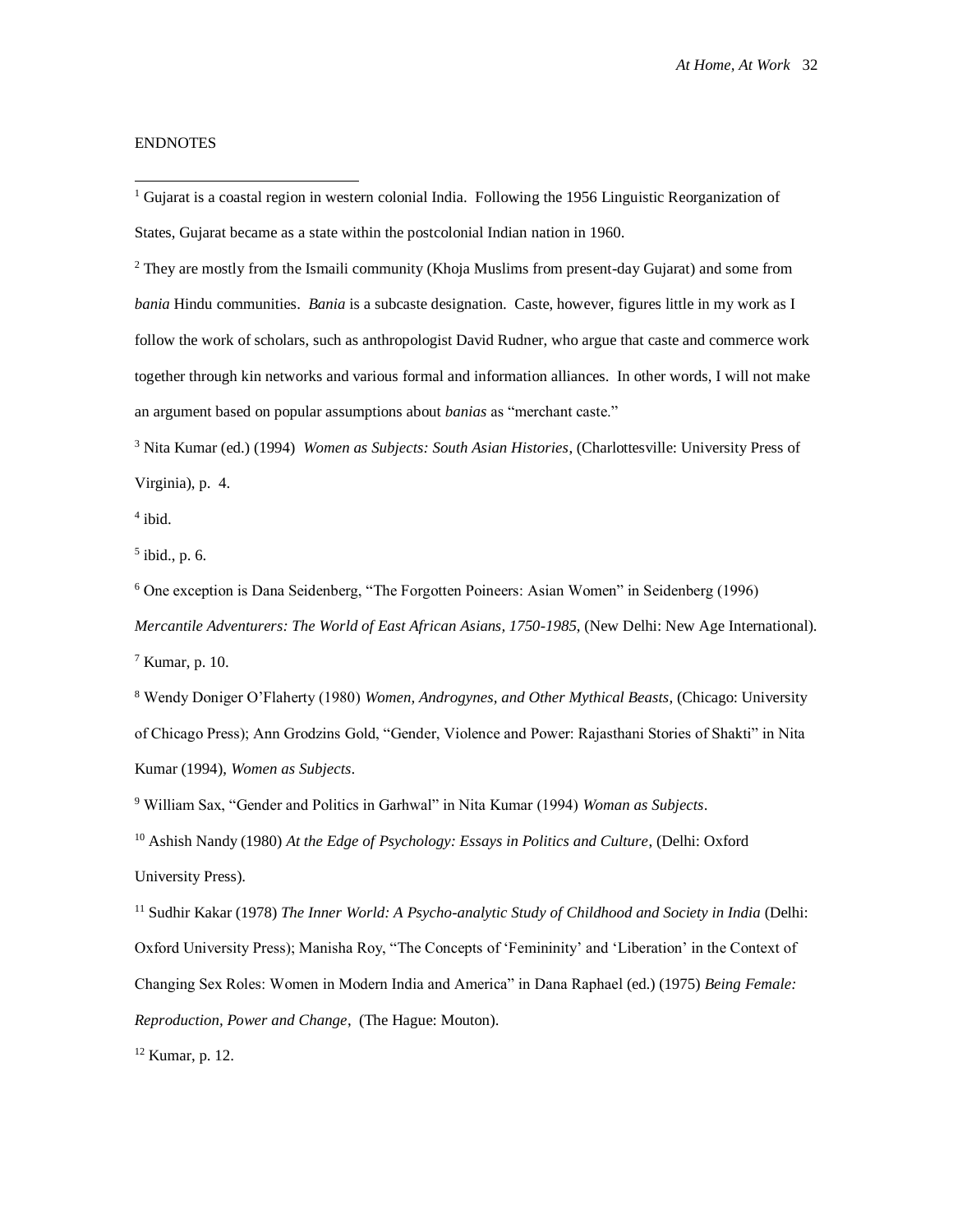<sup>13</sup> For more on the general history of such dichotomies, and critiques thereof, see Michelle Zimbalist Rosaldo and Louise Lamphere (eds.) (1974) *Woman, Culture, and Society*, (Stanford: Stanford University Press). <sup>14</sup> For a South Asian example, see Patricia Jeffery, Roger Jeffery (1989, c1988) *Labour Pains and Labour Power: Women and Childbearing in India*, (London; Atlantic Highlands, N.J.: Andrew Lyon USA; Zed Books).

<sup>15</sup> Partha Chatterjee (1993) *The Nation and its Fragments: Colonial and Postcolonial Histories*, (Princeton: Princeton University Press), p.120.

<sup>16</sup> *Dukawalla* means one who runs, owns, or is associated with a store. *Dukawalli* is the feminized version of the word, implying a female "one". *Dukan*: Indo-Persian: store; *Duka*: Swahili: store.

<sup>17</sup> Shahbanu Goldberg, interview, 25 June 1995.

 $\overline{a}$ 

<sup>18</sup> For more on Ismaili community history, see Farhad Daftary (1998) *A Short History of the Ismailis: Traditions of a Muslim Community* , (Edinburgh: Edinburgh University Press).

<sup>19</sup> I do not mean to suggest that the act of veiling is not progressive, rather that the Aga Khan is known as a pro-western thinking, liberal Muslim leader in part and *precisely* due to his tenets on "the veil".

<sup>20</sup> David Rudner (1994) *Caste and Capitalism in Colonial India: The Nattukotai Chettiars*, (Berkeley: University of California Press). For his discussion on overseas expansion, see parts of "The Colonial Expansion", Chapter 4, pp. 67-88; for his discussion on trust and kinship, see "Marriage Alliance", Chapter 8, pp. 159-188.

<sup>21</sup> Anne Hardgrove (2004) "Chapter Five – Social Reform and the Women's Question in Marwari Public Life" and "Chapter Six – Sati Worship and Marwari Public Identity" in *Community as Public Culture in Modern India: The Marwaris in Calcutta* (New Delhi: Oxford University Press).

<sup>22</sup> Hardgrove, "Chapter Two-Mapping Community in Rajasthan and Calcutta." A most influential thesis on migration, the work of imagination, and the "production of locality" is found in Arjun Appadurai (1996) *Modernity at Large: Cultural Dimensions of Globalization* (Minneapolis: University of Minnesota Press).

<sup>23</sup> Susan Glenn (1990) *Daughters of the Shtetl: Life and Labor in the Immigrant Generation*, (Ithaca: Cornell University Press).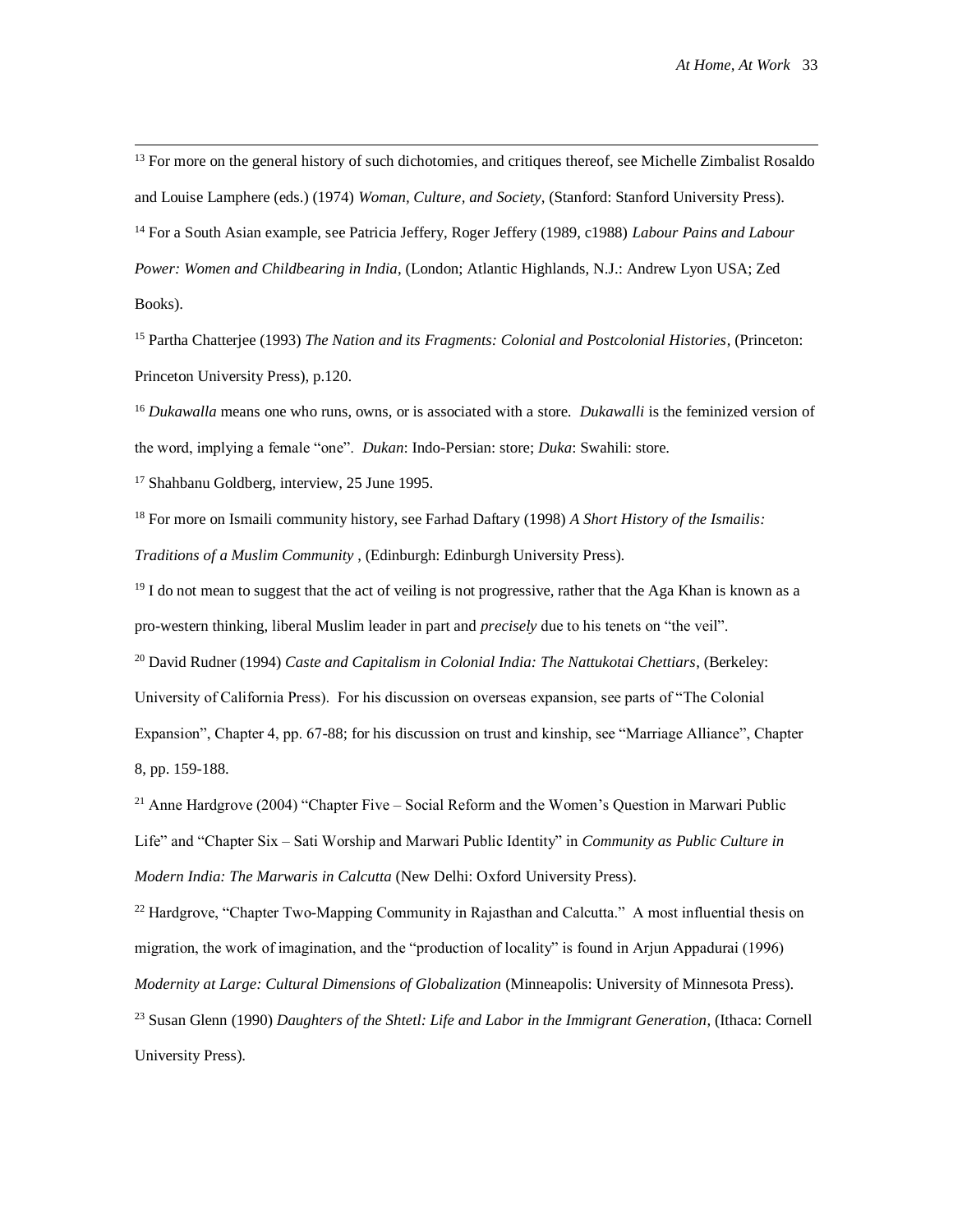<sup>24</sup> ibid., p. 208

 $25$  ibid.

 $\overline{a}$ 

<sup>26</sup> "The New Woman", http://www.library.csi.cuny.edu/dept/history/lavender/386/newwoman.html, May 2001.

 $27$  ibid.

 $28$  ibid.

<sup>29</sup> Glenn, *Daughters of the Shtetl*, pp. 14-5.

<sup>30</sup> ibid., p. 15

 $31$  ibid., p. 14

<sup>32</sup> Geraldine Forbes (1996) *Women in Modern India*, (Cambridge: Cambridge University Press), p. 4. <sup>33</sup> For example, see: Samita Sen (1999) *Women and Labour in Late Colonial India: The Bengal Jute Industry*, (Cambridge, New York: Cambridge University Press; Leela Fernandes (1997) *Producing Workers: The Politics of Gender, Class, and Culture in the Calcutta Jute Mills*, Philadelphia: University of Pennsylvania Press); and Normal Banners (1985) *Women Workers in the Unorganized Sector: The Calcutta Experience*, (Hyderabad: Sang Books).

<sup>34</sup> Important articles that appeared in a Special Issue titled "Survival, Politics and Work: Indian Women, 1880-1980" in *Indian Economic and Social History Review*, 20, 1, (1983) include: Radha Kumar, "Family and Factory: Women in the Bombay Cotton Textile Industry, 1919-1939," pp. 81-110; and Mukul Mukherjee, "Impact of Modernization on Women's Occupations: A Case Study of the Rice Husking Industry in Bengal," pp. 27-45.

<sup>35</sup> Forbes, pp. 167-8.

<sup>36</sup> Kumkum Sangari and Sudesh Vaid (eds.) (1989) *Recasting Women* (New Delhi: Kali for Women); J. Krishnamurthy (ed.) (1989) *Women in Colonial India: Essays on Survival, Work, and the State* (Delhi; New York: Oxford University Press); Nita Kumar (ed.) (1994) *Women as Subjects*; Jasodhara Bagchi (ed.) (1995) *Indian Women, Myth and Reality,* (Hyderabad: Sangam Books); Bharati Ray (ed.) (1995) *From the Seams of History: Essays on Indian Women*, (Delhi; New York: Oxford University Press).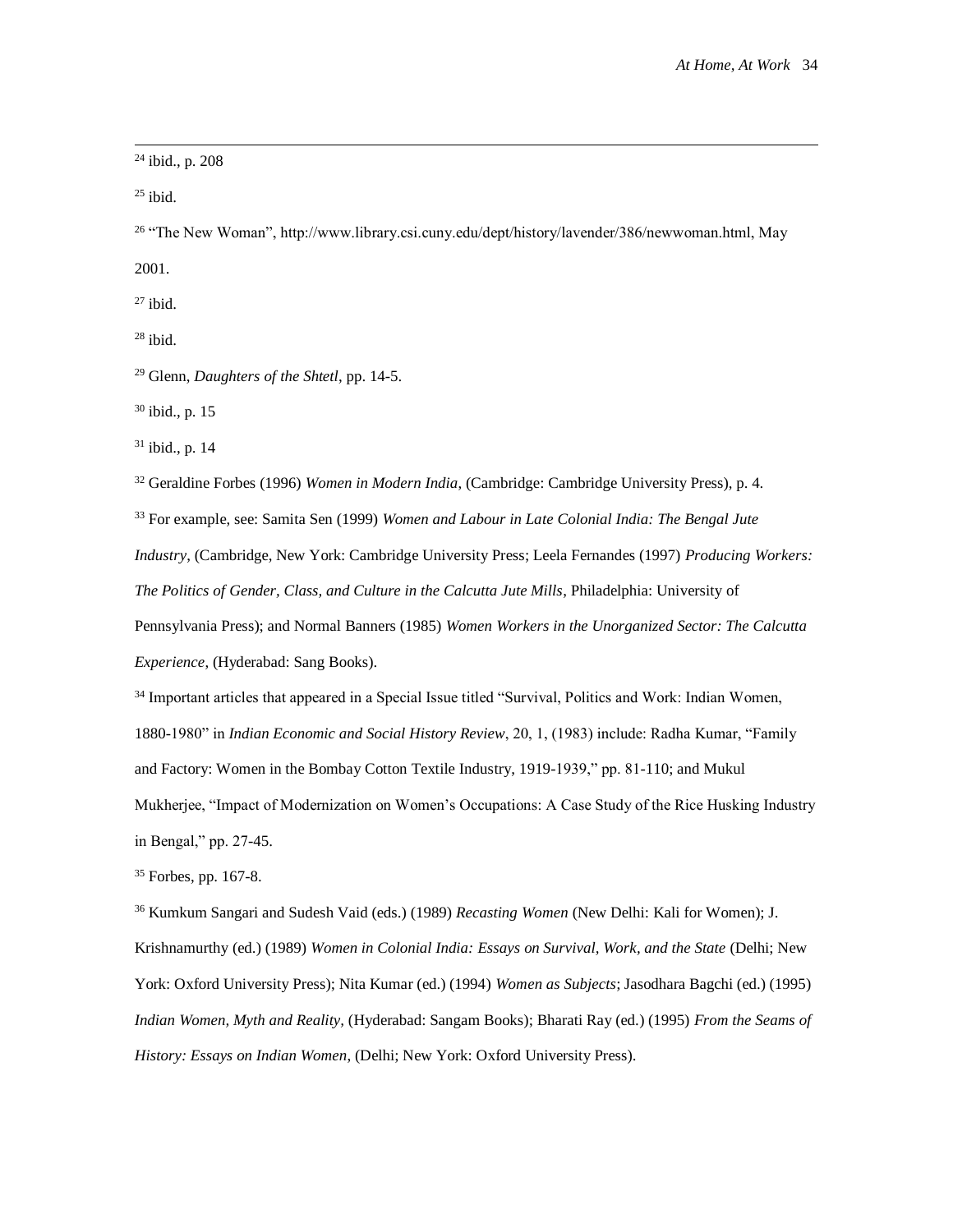<sup>37</sup> Other areas where women have been singled out for their work are handicrafts, paid domestic service, and more recently, self-started enterprises (e.g. Gujarat's Self-Employed Women's Association). Still, I contend that agricultural work and factory work has been the focus of most scholars' interest in women's work in South Asia.

<sup>38</sup> See Introduction.

 $\overline{a}$ 

<sup>39</sup> Abdul Sheriff (ed.) (1995) *The History of Conservation of Zanzibar Stone Town*, (London: James Currey Ltd.), pp. 12-13.

 $40$  ibid., p. 14.

<sup>41</sup> Sheriff points out that while such separating of women is "not exclusive to Muslim society", there is an explicit religious connotation to the *harem*.

<sup>42</sup> Sheriff, p. 14. Sheriff cites UN Centre for Human Settlement (UNCHS), *The Stone Town of Zanzibar* (Washington, 1983), pp. 7-9, and A. Juma (1987) *The Omani Affinities of the Nineteenth-Century Houses on the East African Coast*, MA thesis, University of Cambridge, pp. 24-7.

<sup>43</sup> In Sheriff (1995) *Zanzibar Stone Town*. Quoted from WSW Ruschenberger (1838) *Narrative of a Voyage Round the World*, (London: Bentley), p. 42; and, J. Christie (1876) *Cholera Epidemics in East Africa*, (London: Macmillan, 1876), p. 338.

<sup>44</sup> Sheriff., p 19.

<sup>45</sup> This term has general caste references, but had been used misguidedly by administrators and scholars to circumscribe all Hindu business people in East Africa. I emphasize that this is not my labeling, but I am willing to acknowledge that this is the term used to label the same sets of individuals and families whom I suggest were part of larger kin networks.

<sup>46</sup> See larger study for extensive discussion on *kala pani* (black water).

<sup>47</sup> Sheriff (1995), pp. 19-20 taken from Christie (1876), pp.336-8.

<sup>48</sup> Godfrey Anyumba (1995) *Kisumu Town: History of the Built Form, Planning and Environment: 1890-*

*1990*, (The Hague: Delft University Press), pp. 102-6.

 $49$  ibid. p. 140.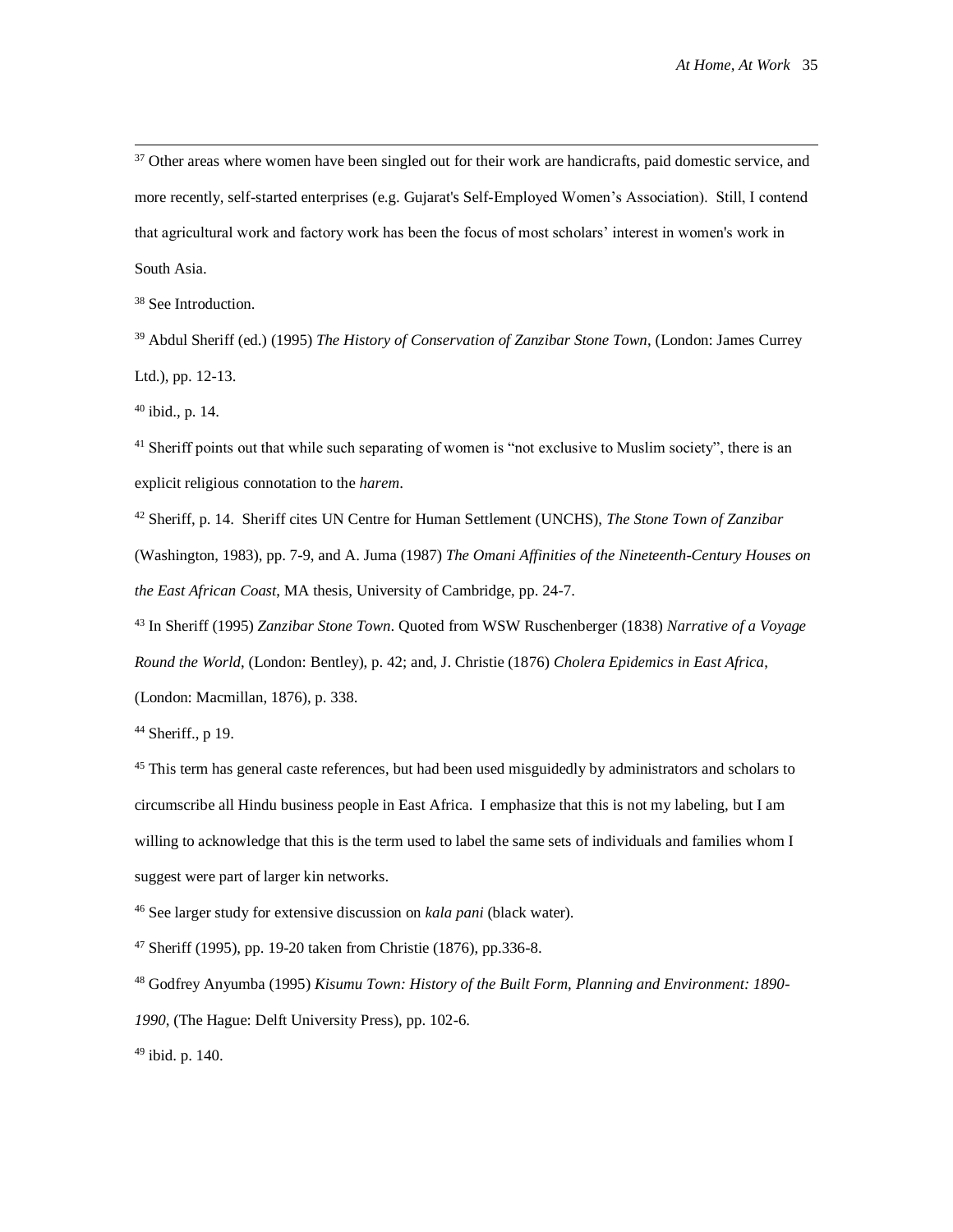<sup>50</sup> WTW Morgan (ed.) (1967) *Nairobi: City and Region*, (Nairobi: Oxford University Press), pp.100-2.

 $<sup>51</sup>$  It is noteworthy that Goan houses tended to be primary residential. Anyumba (1995), p. 148. When I refer</sup>

to "Indian," I refer to other communities besides the Goans.

<sup>52</sup> Anyumba, pp. 142-8.

 $\overline{a}$ 

<sup>53</sup> See discussion earlier in this chapter about Jewish immigrant women in early  $20<sup>th</sup>$  century New York City, in Susan Glenn, *Daughters of the Shtetl* (1990).

<sup>54</sup> Shahbanu Goldberg, interview, June 27, 1995.

<sup>55</sup> Dana Seidenberg, "The Forgotten Pioneers: Asian Women" in Dana Seidenberg (1996) *Mercantile Adventurers: The World of East African Asians, 1750-1985*, (New Delhi: New Age International). <sup>56</sup> ibid.

<sup>57</sup> ibid., p. 100.

<sup>58</sup> Shahbanu, interview, June 1995; Santokben Mehta, interview, Bombay, August 1996.

<sup>59</sup> Shahbanu did eventually bring her father to the United States in the 1980s. She commented that it was unfortunate that he was too ill and too old to fully comprehend that he had managed. He would have enjoyed fulfilling the promise he had made to his disgruntled aunt.

<sup>60</sup> Shahbanu Goldberg, interview, 25 June 1995.

<sup>61</sup> The literary significance of the "gunny sack" is described in MG Vassanji's historical novel, *The Gunny Sack* (1989) about four generations of Tanzanian Indians. It turns out that Shahbanu's family members are long-time friends with the Vassanji family. Vassanji was educated in Dar es Salaam before moving to the United States for higher education. Shahbanu mentioned that her own family's history is recorded in Vassanji's novel which has served as a repository of collective memory and oral history of East Africa Indians.

 $62$  ibid.

<sup>63</sup> MG Visram (1990) *Allidina Visram: The Trail Blazer*, (Mombasa), p. 101, in Seidenberg (1996) p. 100. <sup>64</sup> Material on patriarchy and the gendered division of labor in South Asia is vast. Some important studies include: Kumkum Sangari and Sudesh Vaid (eds.) (1989); and Bina Agarwal (ed.) (1988) *Structures of*